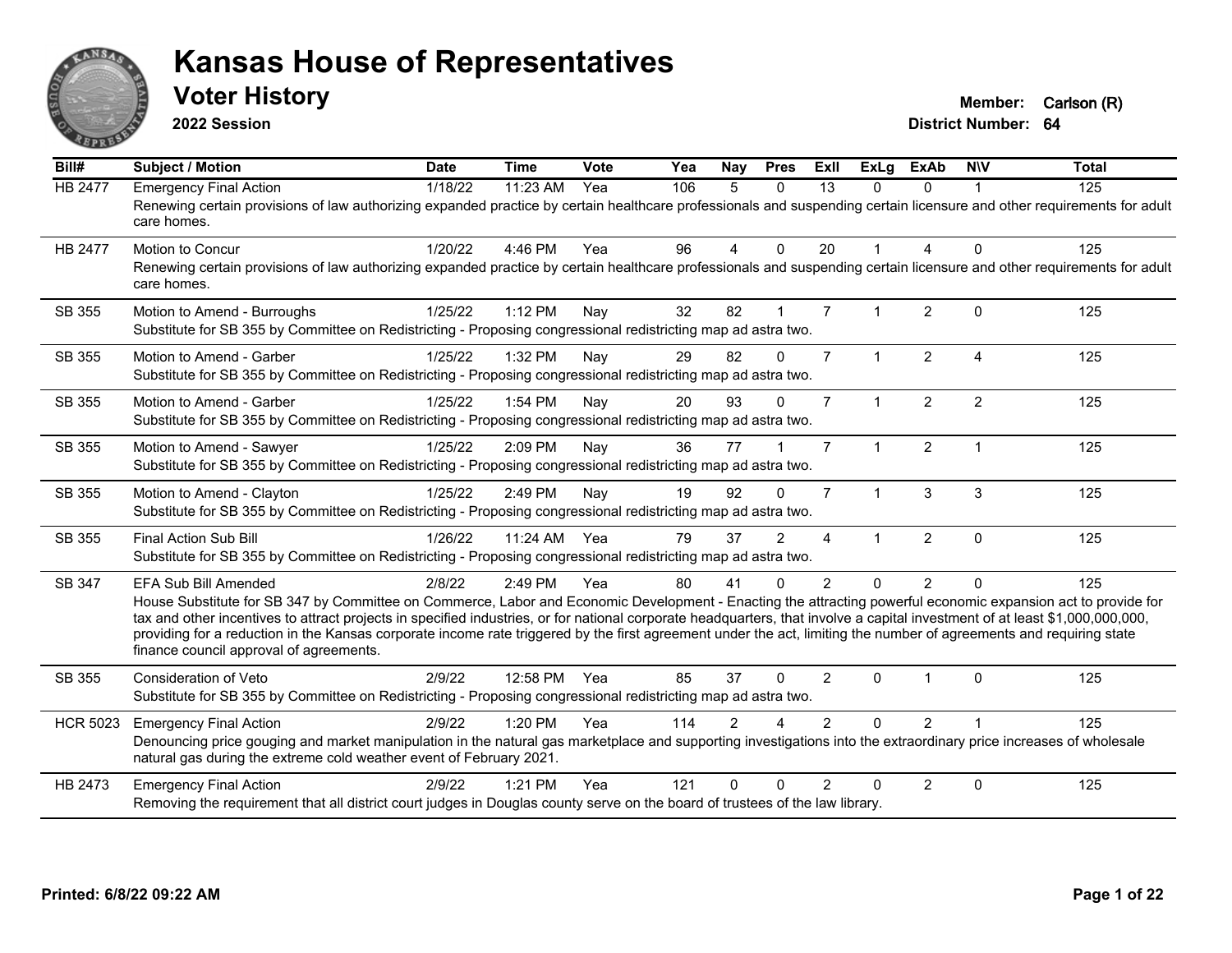

**2022 Session**

**District Number: 64 Voter History Member:** Carlson (R)

**Bill# Subject / Motion Date Time Vote Yea Nay Pres Exll ExLg ExAb N\V Total** HB 2490 Emergency Final Action 2/9/22 1:22 PM Yea 118 3 0 2 0 2 0 125 Authorizing the state treasurer to determine account owners and designated beneficiaries for an ABLE savings account, adding who may open such an account and requiring compliance with the federal internal revenue code. HB 2480 Final Action 2/15/22 11:59 PM Yea 118 0 0 3 0 2 2 125 Amending the public water supply project loan program's definition of "project" to remove the definition's current exclusion of projects that are related to the diversion or transportation of water acquired through a water transfer. HB 2564 Final Action 2/15/22 11:59 PM Yea 118 0 0 3 0 2 2 125 Updating the version of risk-based capital instructions in effect. HB 2489 Final Action Amended 2016/22 11:17 AM Yea 120 0 0 1 0 3 1 1 125 Amending provisions of the technology-enabled fiduciary financial institutions act relating to fees and assessments, examinations, disclosures to consumers and requiring such institutions to be mandatory reporters for purposes of elder abuse. HB 2537 Final Action 2/16/22 11:19 AM Yea 120 0 1 1 0 3 0 125 Requiring the insurance department to hold a hearing in cases involving an order under the Kansas administrative procedure act. SB 337 Final Action 2/16/22 11:20 AM Yea 119 1 1 1 0 3 0 125 Converting the conditional charter issued for the pilot program under the technology-enabled fiduciary financial institutions act to a full fiduciary financial institution charter. HCR 5014 Motion to Recommend for Passage 2/16/22 12:30 PM Yea 77 42 0 1 0 2 3 125 Proposing a constitutional amendment that provides for legislative oversight of rules and regulations adopted by executive branch agencies and officials. HB 2560 Final Action 2/17/22 12:25 PM Yea 101 11 0 1 0 11 1 125 Extending certain penalties, fees and maximum amounts of fees and the expiration dates of certain programs of the Kansas department of agriculture. HB 2591 Final Action 2/17/22 12:27 PM Yea 112 0 0 1 0 11 1 125 Repealing the state general fund and conservation fee fund transfers to the abandoned oil and gas well fund. HCR 5014 Final Action 2/17/22 12:43 PM Yea 80 33 0 1 0 11 0 125 Proposing a constitutional amendment that provides for legislative oversight of rules and regulations adopted by executive branch agencies and officials. HB 2540 Emergency Final Action 21/17/22 12:45 PM Yea 113 0 0 1 0 11 0 125 Authorizing the construction of a memorial honoring Kansas gold star families. HB 2458 Emergency Final Action  $2/17/22$  12:47 PM Yea 113 0 0 1 0 11 0 125 Designating a portion of U.S. highway 56 as the PFC Shane Austin memorial highway. HB 2476 Emergency Final Action 2/17/22 12:48 PM Yea 113 0 0 1 0 11 0 125 Providing for the silver star and bronze star distinctive license plates.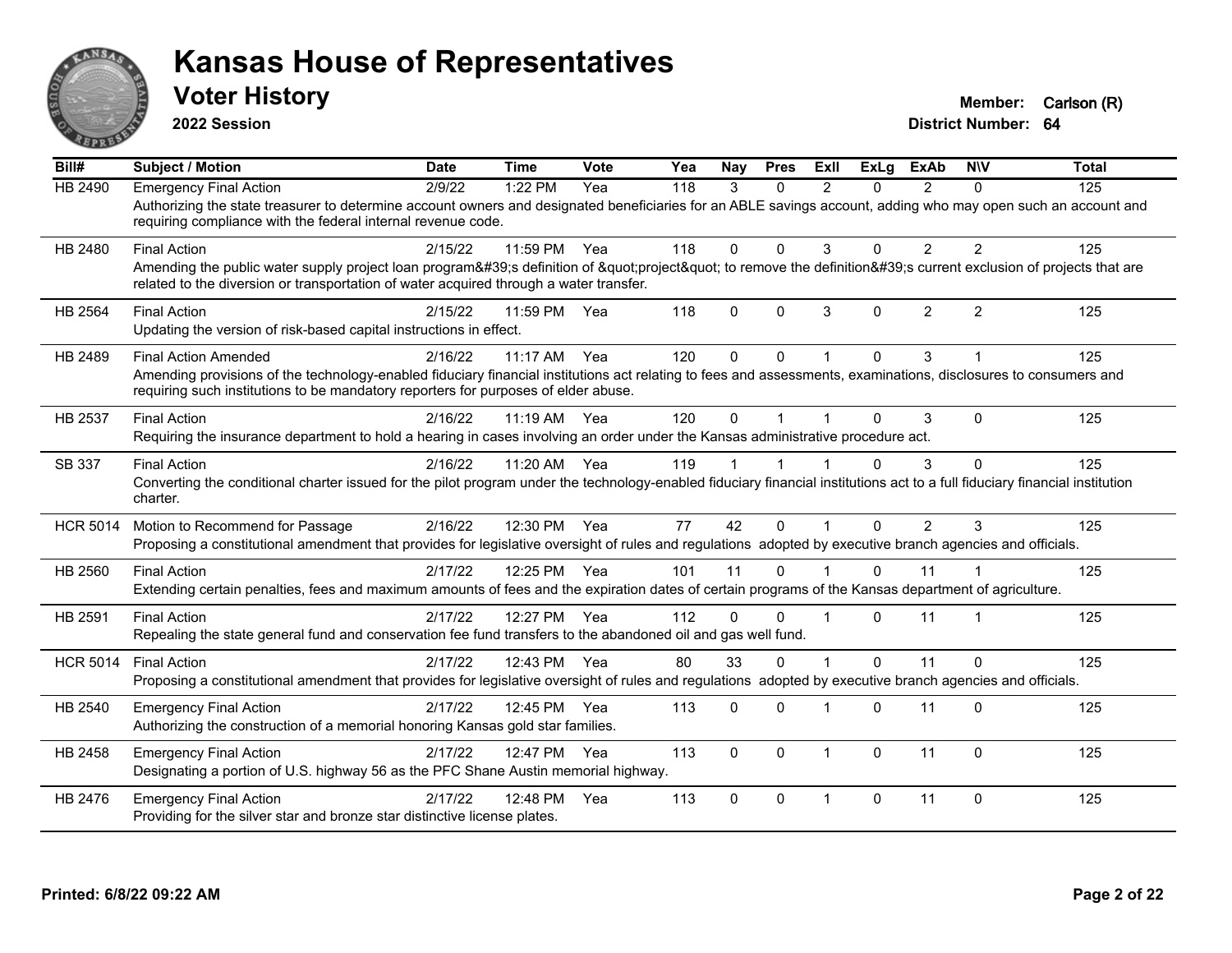

**2022 Session**

**Voter History Member:** Carlson (R)

**District Number: 64**

| Bill#           | <b>Subject / Motion</b>                                                                                                                                                                                                                                       | <b>Date</b> | <b>Time</b>  | <b>Vote</b> | Yea | Nay                    | <b>Pres</b>  | ExIl           | <b>ExLg</b>  | <b>ExAb</b>             | <b>NIV</b>  | <b>Total</b> |
|-----------------|---------------------------------------------------------------------------------------------------------------------------------------------------------------------------------------------------------------------------------------------------------------|-------------|--------------|-------------|-----|------------------------|--------------|----------------|--------------|-------------------------|-------------|--------------|
| HB 2478         | <b>Emergency Final Action</b>                                                                                                                                                                                                                                 | 2/17/22     | 12:49 PM     | Yea         | 113 | $\Omega$               | $\Omega$     | 1              | $\mathbf{0}$ | 11                      | $\Omega$    | 125          |
|                 | Designating a portion of United States highway 166 as the SGT Evan S Parker memorial highway.                                                                                                                                                                 |             |              |             |     |                        |              |                |              |                         |             |              |
| <b>HCR 5014</b> | <b>Final Action</b>                                                                                                                                                                                                                                           | 2/21/22     | 11:45 AM Yea |             | 85  | 39                     | $\mathbf{0}$ |                | $\Omega$     | $\Omega$                | $\Omega$    | 125          |
|                 | Proposing a constitutional amendment that provides for legislative oversight of rules and regulations adopted by executive branch agencies and officials.                                                                                                     |             |              |             |     |                        |              |                |              |                         |             |              |
| HB 2517         | <b>Final Action Amended</b>                                                                                                                                                                                                                                   | 2/22/22     | 10:49 AM Yea |             | 120 | n                      | n            |                | $\Omega$     | 3                       | U           | 125          |
|                 | Transferring the responsibility to certify drug abuse treatment providers that participate in the certified drug abuse treatment program from the department of corrections<br>to the Kansas sentencing commission.                                           |             |              |             |     |                        |              |                |              |                         |             |              |
| <b>HB 2594</b>  | <b>Final Action Amended</b>                                                                                                                                                                                                                                   | 2/22/22     | 10:50 AM     | Yea         | 120 | $\mathbf{0}$           | $\Omega$     | 2              | $\Omega$     | $\mathsf 3$             | $\Omega$    | 125          |
|                 | Exempting certain modifications on antique vehicles from vehicle identification number offense seizures and dispositions.                                                                                                                                     |             |              |             |     |                        |              |                |              |                         |             |              |
| HB 2607         | <b>Final Action Amended</b>                                                                                                                                                                                                                                   | 2/22/22     | 10:51 AM     | Yea         | 120 | $\mathbf{0}$           | $\Omega$     | $\overline{2}$ | $\Omega$     | 3                       | $\Omega$    | 125          |
|                 | Clarifying the time limitations for habeas corpus claims.                                                                                                                                                                                                     |             |              |             |     |                        |              |                |              |                         |             |              |
| HB 2299         | Motion to Amend - Fairchild                                                                                                                                                                                                                                   | 2/22/22     | 3:16 PM      | Nay         | 35  | 84                     | $\mathbf 0$  | $\overline{2}$ | 0            | $\sqrt{3}$              | $\mathbf 1$ | 125          |
|                 | Allowing a search warrant to be executed within 10 days from the date of issuance.                                                                                                                                                                            |             |              |             |     |                        |              |                |              |                         |             |              |
| HB 2703         | Motion to Amend - Clayton                                                                                                                                                                                                                                     | 2/22/22     | 4:17 PM      | Nay         | 37  | 80                     | $\Omega$     | $\overline{2}$ | $\Omega$     | 3                       | 3           | 125          |
|                 | Making changes to employment security law provisions regarding the employment security fund and employer contribution rates, the definition of employment to                                                                                                  |             |              |             |     |                        |              |                |              |                         |             |              |
|                 | conform with federal law and various updates to the my reemployment plan program, including making the program mandatory with certain exceptions, and providing                                                                                               |             |              |             |     |                        |              |                |              |                         |             |              |
|                 | that the secretary of commerce may require participation by claimants in reemployment services.                                                                                                                                                               |             |              |             |     |                        |              |                |              |                         |             |              |
| HB 2525         | Motion to Recommend for Passage                                                                                                                                                                                                                               | 2/22/22     | 5:17 PM      | Yea         | 53  | 66                     | $\Omega$     | $\overline{2}$ | $\Omega$     | 3                       |             | 125          |
|                 | Removing non-cooperation with child support from requirements for food and child care assistance eligibility and exempting adults enrolled in school from the 20-hour-<br>per-week work requirement for child care assistance eligibility for a limited time. |             |              |             |     |                        |              |                |              |                         |             |              |
| HB 2110         | <b>Final Action Amended</b>                                                                                                                                                                                                                                   | 2/23/22     | 10:21 AM Yea |             | 113 | 8                      | $\Omega$     | 3              | $\Omega$     |                         | $\Omega$    | 125          |
|                 | Requiring insurance coverage for PANS and PANDAS by the state health care benefits program and requiring the state employee health care commission to submit an<br>impact report on such coverage to the legislature.                                         |             |              |             |     |                        |              |                |              |                         |             |              |
| HB 2299         | <b>Final Action Amended</b>                                                                                                                                                                                                                                   | 2/23/22     | 10:22 AM Yea |             | 119 | $\overline{2}$         | $\mathbf{0}$ | 3              | $\Omega$     | $\overline{1}$          | $\Omega$    | 125          |
|                 | Allowing a search warrant to be executed within 10 days from the date of issuance.                                                                                                                                                                            |             |              |             |     |                        |              |                |              |                         |             |              |
| HB 2386         | <b>Final Action Amended</b>                                                                                                                                                                                                                                   | 2/23/22     | 10:23 AM     | Yea         | 118 | 3                      | $\Omega$     | 3              | $\Omega$     | $\overline{\mathbf{1}}$ | $\Omega$    | 125          |
|                 | Establishing requirements for the payment and reimbursement of dental services by a dental benefit plan.                                                                                                                                                      |             |              |             |     |                        |              |                |              |                         |             |              |
| HB 2456         | <b>Final Action Amended</b>                                                                                                                                                                                                                                   | 2/23/22     | 10:24 AM     | Yea         | 117 | $\boldsymbol{\Lambda}$ | $\mathbf{0}$ | 3              | $\Omega$     | $\overline{1}$          | $\Omega$    | 125          |
|                 | Establishing the Kansas kids lifetime combination hunting and fishing license.                                                                                                                                                                                |             |              |             |     |                        |              |                |              |                         |             |              |
| HB 2481         | <b>Final Action</b>                                                                                                                                                                                                                                           | 2/23/22     | 10:25 AM     | Yea         | 121 | $\Omega$               | $\Omega$     | 3              | 0            | 1                       | 0           | 125          |
|                 | Authorizing KP&F participating service credit purchase for certain in-state nonfederal governmental employment.                                                                                                                                               |             |              |             |     |                        |              |                |              |                         |             |              |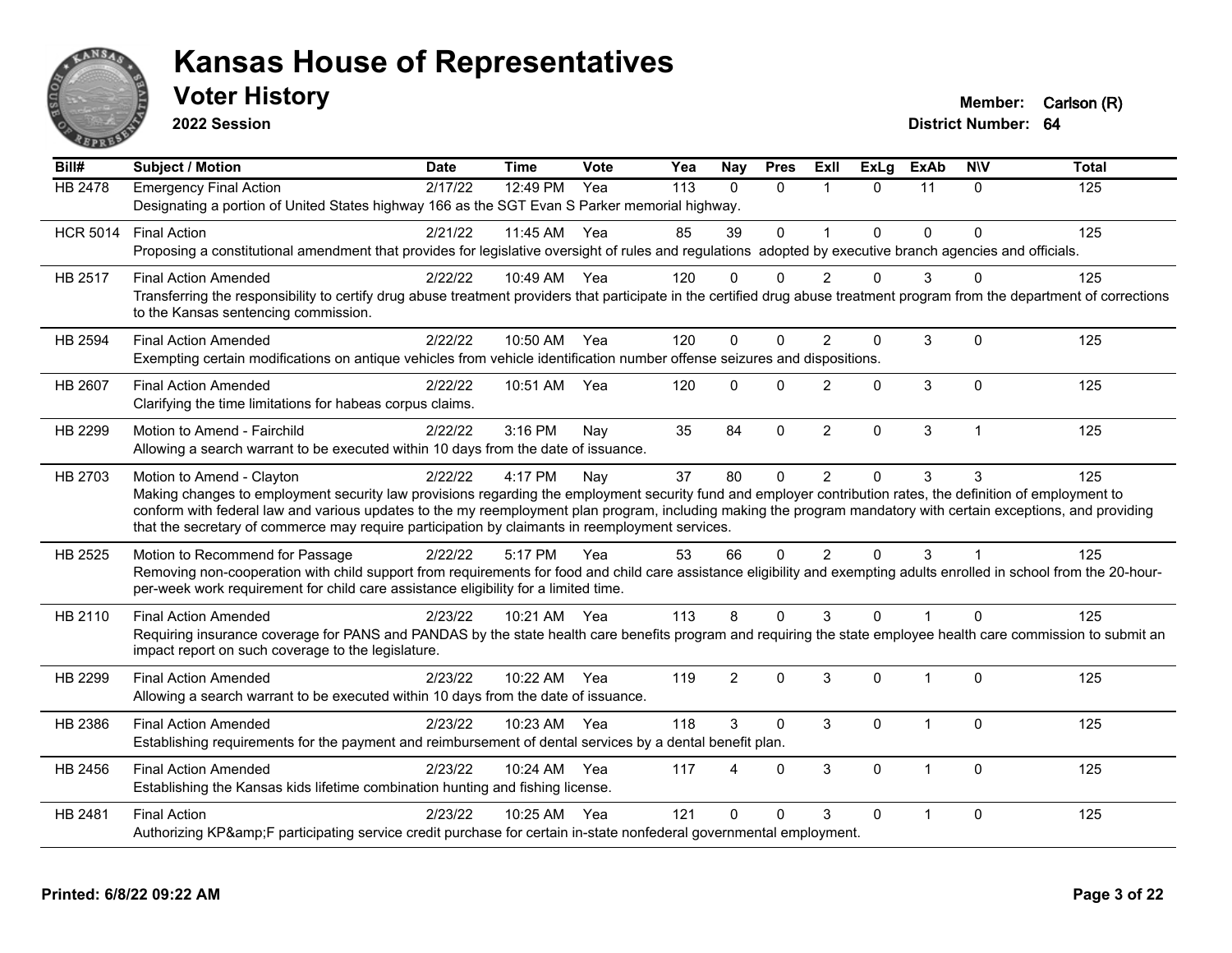

**2022 Session**

| $\overline{BiII#}$ | <b>Subject / Motion</b>                                                                                                                                                                                                                                                                                                                                                                | <b>Date</b> | <b>Time</b> | Vote | Yea | Nay         | <b>Pres</b>          | Exll | <b>ExLg</b>  | <b>ExAb</b>  | <b>NIV</b>   | <b>Total</b> |
|--------------------|----------------------------------------------------------------------------------------------------------------------------------------------------------------------------------------------------------------------------------------------------------------------------------------------------------------------------------------------------------------------------------------|-------------|-------------|------|-----|-------------|----------------------|------|--------------|--------------|--------------|--------------|
| HB 2483            | <b>Final Action</b><br>Providing for the daughters of the American revolution distinctive license plate.                                                                                                                                                                                                                                                                               | 2/23/22     | 10:26 AM    | Yea  | 105 | 16          | $\mathbf{0}$         | 3    | $\Omega$     |              | $\mathbf{0}$ | 125          |
| HB 2496            | <b>Final Action</b><br>Enacting the uniform family law arbitration act.                                                                                                                                                                                                                                                                                                                | 2/23/22     | 10:27 AM    | Yea  | 121 | $\mathbf 0$ | $\mathbf{0}$         | 3    | $\mathbf{0}$ | $\mathbf{1}$ | $\mathbf{0}$ | 125          |
| <b>HB 2508</b>     | <b>Final Action</b><br>Requiring retention of fingerprints by the Kansas bureau of investigation for participation in the federal rap back program.                                                                                                                                                                                                                                    | 2/23/22     | 10:28 AM    | Yea  | 115 | 6           | $\Omega$             | 3    | $\mathbf{0}$ |              | $\Omega$     | 125          |
| HB 2510            | <b>Final Action</b><br>Updating certain investment limitation requirements to provide increased options for Kansas domiciled life insurance companies investing in equity interests and<br>preferred stock.                                                                                                                                                                            | 2/23/22     | 10:29 AM    | Yea  | 120 |             | $\Omega$             | 3    | $\Omega$     |              | $\Omega$     | 125          |
| HB 2515            | <b>Final Action</b><br>Creating a mechanism to seek relief from the Kansas offender registration act requirements for drug offenders and allowing expungement of offenses when such relief is<br>granted.                                                                                                                                                                              | 2/23/22     | 10:30 AM    | Yea  | 120 | 1           | $\mathbf{0}$         | 3    | $\Omega$     | $\mathbf{1}$ | $\Omega$     | 125          |
| HB 2516            | <b>Final Action</b><br>Requiring an offender who raises error in such offender's criminal history calculation for the first time on appeal to show prejudicial error, requiring the journal entry<br>used to establish criminal history to be attached to the criminal history worksheet and authorizing the court to correct an illegal sentence while a direct appeal is<br>pending. | 2/23/22     | 10:32 AM    | Yea  | 121 | 0           | $\Omega$             | 3    | $\Omega$     |              | $\Omega$     | 125          |
| HB 2529            | <b>Final Action</b><br>Allowing veteran license plate applicants to use either a DD214 form, a military veteran identification card or veteran health identification card for proof of veteran status.                                                                                                                                                                                 | 2/23/22     | 10:33 AM    | Yea  | 120 | 1           | $\Omega$             | 3    | $\mathbf{0}$ |              | $\Omega$     | 125          |
| HB 2547            | <b>Final Action Amended</b><br>Authorizing technology-enabled fiduciary financial institution insurance companies within the captive insurance act and providing for the requirements and operations<br>thereof.                                                                                                                                                                       | 2/23/22     | 10:34 AM    | Yea  | 120 |             | $\Omega$             | 3    | $\Omega$     |              | $\Omega$     | 125          |
| HB 2559            | <b>Final Action Amended</b><br>Creating the Kansas cotton boll weevil program and requiring the program to levy an assessment upon Kansas produced cotton and monitor and mitigate the risk of boll<br>weevils.                                                                                                                                                                        | 2/23/22     | 10:38 AM    | Yea  | 83  | 37          | $\blacktriangleleft$ | 3    | $\Omega$     |              | $\Omega$     | 125          |
| HB 2563            | <b>Final Action Amended</b><br>Concerning the Kansas seed law and the commercial industrial hemp act; relating to labeling; seeds treated with certain substances; definitions; labeling; unlawful<br>actions; certain registrations; inspections; live plant dealers; and testing services.                                                                                           | 2/23/22     | 10:39 AM    | Yea  | 113 | 8           | $\Omega$             | 3    | $\Omega$     |              | $\Omega$     | 125          |
| HB 2567            | <b>Final Action Amended</b><br>Increasing certain registration and title fees on vehicles for services performed by county treasurers and the division of vehicles and decreasing certain fees related to<br>administrative costs and disposition of such fees.                                                                                                                        | 2/23/22     | 10:41 AM    | Yea  | 114 | 6           |                      | 3    | $\Omega$     |              | $\Omega$     | 125          |
| <b>HB 2568</b>     | <b>Final Action</b><br>Amending the Kansas mortgage business act by providing for mortgage business work at remote locations, license and registration renewal or reinstatement<br>procedures, surety bond requirements and evidence of solvency and net worth and requiring notice when adding or closing branch offices.                                                             | 2/23/22     | 10:43 AM    | Yea  | 118 | 3           | $\Omega$             | 3    | $\Omega$     | $\mathbf{1}$ | $\Omega$     | 125          |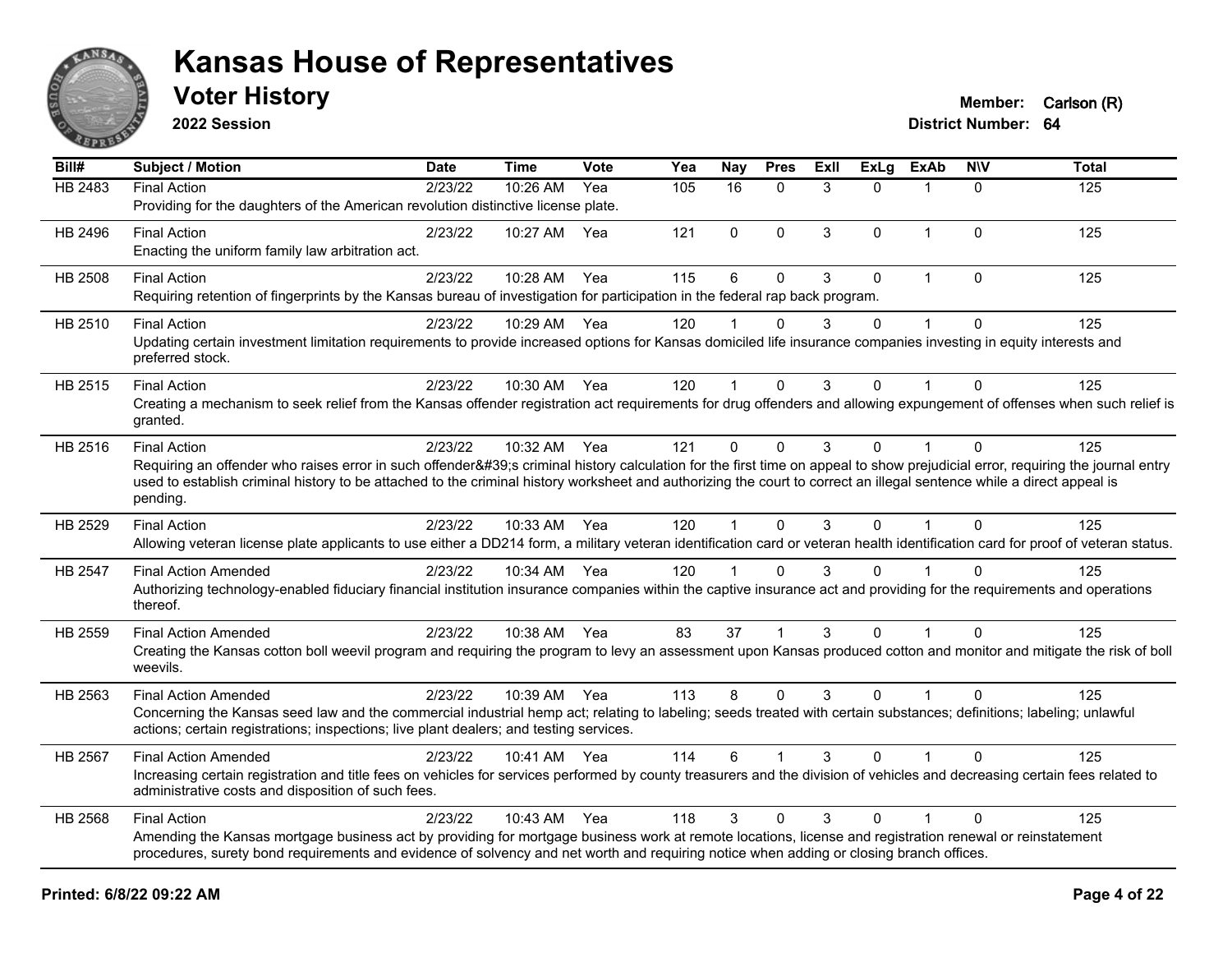

**2022 Session**

**Voter History Member:** Carlson (R)

**District Number: 64**

| Bill#           | <b>Subject / Motion</b>                                                                                                                                                                                                                                                                                                                                                                                                                                   | <b>Date</b> | <b>Time</b>  | Vote | Yea | <b>Nay</b>     | <b>Pres</b>  | ExII           | ExLg     | ExAb           | <b>NIV</b>   | <b>Total</b> |
|-----------------|-----------------------------------------------------------------------------------------------------------------------------------------------------------------------------------------------------------------------------------------------------------------------------------------------------------------------------------------------------------------------------------------------------------------------------------------------------------|-------------|--------------|------|-----|----------------|--------------|----------------|----------|----------------|--------------|--------------|
| <b>HB 2574</b>  | <b>Final Action</b><br>Establishing a time limitation for awarding compensation for mental health counseling and increasing certain compensation award amounts by the crime victims<br>compensation board.                                                                                                                                                                                                                                                | 2/23/22     | 10:43 AM     | Yea  | 121 | $\Omega$       | $\Omega$     | 3              | $\Omega$ |                | $\Omega$     | 125          |
| HB 2579         | <b>Final Action Amended</b><br>Requiring electronic filing of campaign reports by candidates for state office unless an exemption is granted for cause.                                                                                                                                                                                                                                                                                                   | 2/23/22     | 10:45 AM Yea |      | 90  | 31             | $\mathbf{0}$ | 3              | 0        | $\overline{1}$ | $\Omega$     | 125          |
| HB 2595         | <b>Final Action</b><br>Making certain antique vehicle titling procedures applicable to vehicles having a model year of 1960 or later instead of 1950 or later.                                                                                                                                                                                                                                                                                            | 2/23/22     | 10:46 AM     | Yea  | 121 | $\mathbf 0$    | $\mathbf 0$  | 3              | 0        | $\overline{1}$ | $\mathbf 0$  | 125          |
| <b>HB 2597</b>  | <b>Final Action</b><br>Providing for four distinctive license plates for the Kansas department of wildlife and parks.                                                                                                                                                                                                                                                                                                                                     | 2/23/22     | 10:47 AM     | Yea  | 116 | 5              | $\Omega$     | 3              | $\Omega$ | $\overline{1}$ | $\Omega$     | 125          |
| <b>HB 2608</b>  | <b>Final Action</b><br>Removing provisions authorizing criminal restitution to be enforced as a civil judgment and authorizing judicial districts to contract for collection services for criminal<br>restitution.                                                                                                                                                                                                                                        | 2/23/22     | 10:48 AM     | Yea  | 117 | $\overline{4}$ | $\mathbf{0}$ | 3              | 0        |                | $\Omega$     | 125          |
| HB 2633         | <b>Final Action Amended</b><br>Providing for the city of Hutchinson distinctive license plate.                                                                                                                                                                                                                                                                                                                                                            | 2/23/22     | 10:49 AM     | Yea  | 108 | 13             | $\mathbf{0}$ | 3              | 0        | $\mathbf{1}$   | $\mathbf{0}$ | 125          |
| <b>HB 2654</b>  | <b>Final Action</b><br>Providing guidance to determine how offenders under the supervision of two or more supervision agency can have supervision consolidated into one agency.                                                                                                                                                                                                                                                                           | 2/23/22     | 10:50 AM     | Yea  | 121 | $\Omega$       | $\Omega$     | 3              | 0        |                | $\Omega$     | 125          |
| <b>HB 2688</b>  | <b>Final Action Amended</b><br>Requiring that licensed farm wineries be issued a cereal malt beverage retailer license if the statutory requirements for such retailer license are satisfied.                                                                                                                                                                                                                                                             | 2/23/22     | 10:52 AM     | Yea  | 116 | 5              | $\mathbf{0}$ | 3              | 0        |                | $\Omega$     | 125          |
| HB 2703         | <b>Final Action</b><br>Making changes to employment security law provisions regarding the employment security fund and employer contribution rates, the definition of employment to<br>conform with federal law and various updates to the my reemployment plan program, including making the program mandatory with certain exceptions, and providing<br>that the secretary of commerce may require participation by claimants in reemployment services. | 2/23/22     | 10:53 AM     | Yea  | 121 | $\Omega$       | $\Omega$     | 3              | 0        |                | $\Omega$     | 125          |
| <b>HCR 5022</b> | <b>Final Action Amended</b><br>Proposing a constitutional amendment requiring that a sheriff be elected in each county; exception.                                                                                                                                                                                                                                                                                                                        | 2/23/22     | 10:56 AM     | Yea  | 97  | 24             | $\mathbf{0}$ | 3              | 0        | $\overline{1}$ | $\Omega$     | 125          |
| <b>HCR 5030</b> | <b>Emergency Final Action</b><br>Recognizing the growing problem of antisemitism in the United States.                                                                                                                                                                                                                                                                                                                                                    | 2/23/22     | 11:36 AM     | Yea  | 121 | $\mathbf{0}$   | $\mathbf{0}$ | 3              | 0        | $\overline{1}$ | $\Omega$     | 125          |
| HB 2605         | <b>Emergency Final Action Amended</b><br>Increasing the rural population requirement maximum for the veterinary training program for rural Kansas and creating a food animal percentage requirement that may<br>be fulfilled in lieu thereof.                                                                                                                                                                                                             | 2/23/22     | 11:37 AM     | Yea  | 115 | 6              | $\mathbf{0}$ | 3              | $\Omega$ |                | $\Omega$     | 125          |
| SB 358          | <b>Emergency Final Action</b><br>Amending the public water supply project loan program's definition of "project" to remove the definition's current exclusion of projects that are<br>related to the diversion or transportation of water acquired through a water transfer.                                                                                                                                                                              | 3/2/22      | 11:40 AM     | Yea  | 121 | $\Omega$       | $\mathbf{0}$ | $\overline{2}$ | 0        | $\overline{1}$ |              | 125          |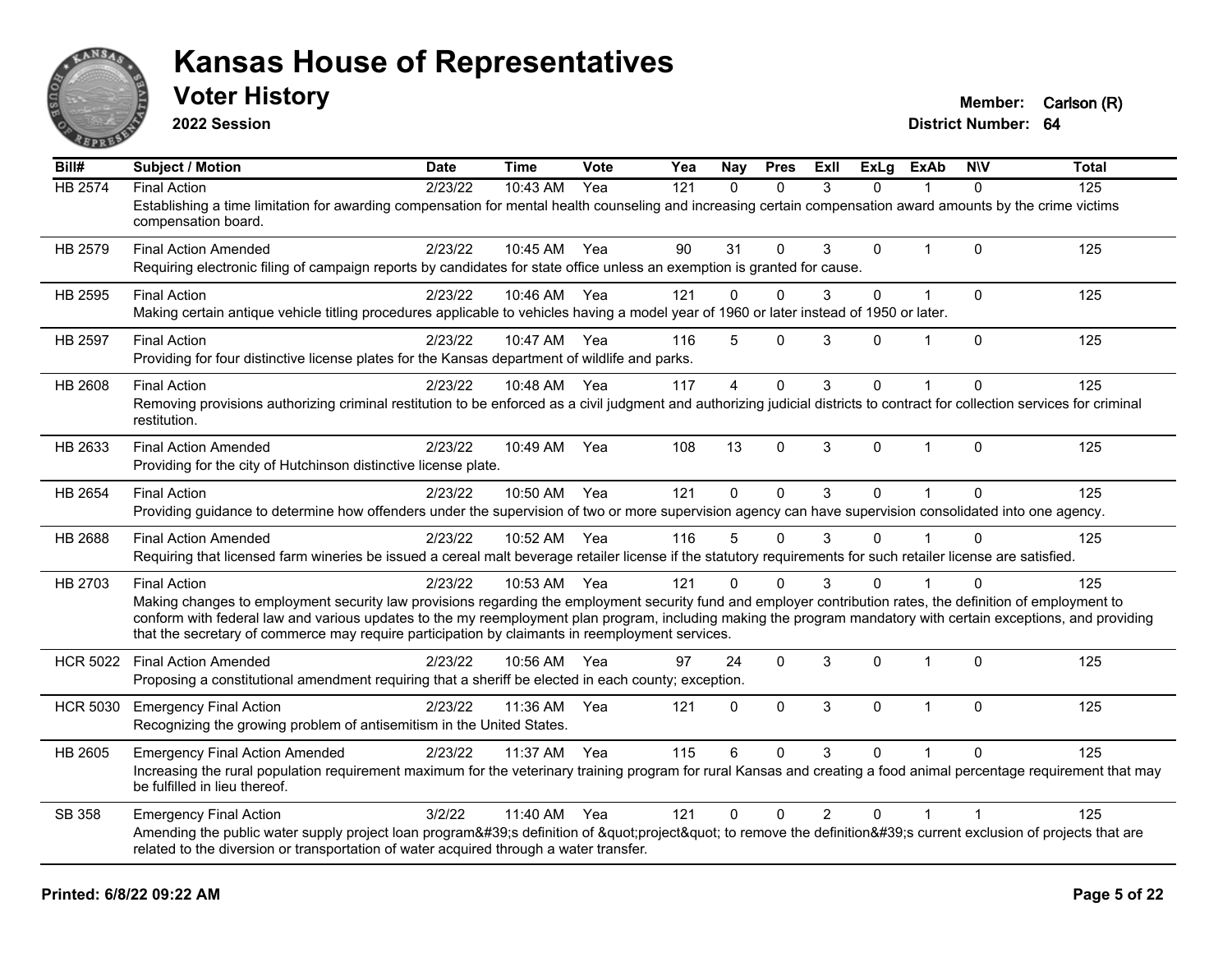

**2022 Session**

**Voter History Member:** Carlson (R)

**District Number: 64**

| Bill#           | <b>Subject / Motion</b>                                                                                                                                                                                                                                                                                                                                                                                                                                             | <b>Date</b> | <b>Time</b> | Vote | Yea | Nay      | <b>Pres</b>    | ExII           | <b>ExLg</b> | <b>ExAb</b>    | <b>NIV</b>     | <b>Total</b> |
|-----------------|---------------------------------------------------------------------------------------------------------------------------------------------------------------------------------------------------------------------------------------------------------------------------------------------------------------------------------------------------------------------------------------------------------------------------------------------------------------------|-------------|-------------|------|-----|----------|----------------|----------------|-------------|----------------|----------------|--------------|
| SB 101          | EFA Sub Bill Amended                                                                                                                                                                                                                                                                                                                                                                                                                                                | 3/2/22      | 11:41 AM    | Yea  | 86  | 35       | $\Omega$       | $\mathfrak{p}$ | $\Omega$    |                |                | 125          |
|                 | House Substitute for SB 101 by Committee on Transportation - Approving the operation and use of electric-assisted bicycles and regulating the use thereof.                                                                                                                                                                                                                                                                                                          |             |             |      |     |          |                |                |             |                |                |              |
| SB 62           | <b>Emergency Final Action Amended</b>                                                                                                                                                                                                                                                                                                                                                                                                                               | 3/2/22      | 11:42 AM    | Yea  | 115 | 6        | $\Omega$       | $\overline{2}$ | $\Omega$    | 1              | -1             | 125          |
|                 | Amending the standards for school-administered vision screenings for students, establishing the Kansas children's vision health and school readiness commission<br>and allowing schools to maintain emergency albuterol kits.                                                                                                                                                                                                                                       |             |             |      |     |          |                |                |             |                |                |              |
| <b>HCR 5027</b> | Motion to Amend - Hoye                                                                                                                                                                                                                                                                                                                                                                                                                                              | 3/8/22      | 12:06 PM    | Nav  | 35  | 84       | $\overline{1}$ | 2              | $\Omega$    | $\mathbf 1$    | 2              | 125          |
|                 | Applying to the Congress of the United States to call a convention of the states.                                                                                                                                                                                                                                                                                                                                                                                   |             |             |      |     |          |                |                |             |                |                |              |
| <b>HCR 5027</b> | Motion to Amend - Houser                                                                                                                                                                                                                                                                                                                                                                                                                                            | 3/8/22      | 12:23 PM    | Nav  | 64  | 53       | $\mathbf 0$    | $\overline{2}$ | $\Omega$    | $\overline{2}$ | $\overline{4}$ | 125          |
|                 | Applying to the Congress of the United States to call a convention of the states.                                                                                                                                                                                                                                                                                                                                                                                   |             |             |      |     |          |                |                |             |                |                |              |
| <b>HCR 5027</b> | Motion to Amend - Ruiz, S.                                                                                                                                                                                                                                                                                                                                                                                                                                          | 3/8/22      | 12:50 PM    | Nav  | 33  | 83       | $\mathbf 0$    | $\overline{2}$ | 0           | $\overline{2}$ | 5              | 125          |
|                 | Applying to the Congress of the United States to call a convention of the states.                                                                                                                                                                                                                                                                                                                                                                                   |             |             |      |     |          |                |                |             |                |                |              |
| <b>HCR 5027</b> | Motion to Recommend for Passage                                                                                                                                                                                                                                                                                                                                                                                                                                     | 3/8/22      | 1:31 PM     | Yea  | 78  | 42       | $\mathbf{0}$   | $\overline{2}$ | $\Omega$    | $\overline{2}$ | $\overline{1}$ | 125          |
|                 | Applying to the Congress of the United States to call a convention of the states.                                                                                                                                                                                                                                                                                                                                                                                   |             |             |      |     |          |                |                |             |                |                |              |
| HB 2710         | <b>Final Action</b>                                                                                                                                                                                                                                                                                                                                                                                                                                                 | 3/9/22      | $11:13$ AM  | Yea  | 116 | 3        | $\Omega$       | $\overline{A}$ | 0           | $\overline{2}$ | $\Omega$       | 125          |
|                 | Increasing the percentage of alcohol by volume allowed to not more than 16% for domestic table wine and the domestic fortified wine threshold to more than 16%<br>alcohol by volume.                                                                                                                                                                                                                                                                                |             |             |      |     |          |                |                |             |                |                |              |
| HB 2548         | <b>Final Action Amended</b>                                                                                                                                                                                                                                                                                                                                                                                                                                         | 3/9/22      | $11:14$ AM  | Yea  | 116 | 3        | $\Omega$       | 4              | 0           | 2              | $\Omega$       | 125          |
|                 | Implementing additional reporting requirements for informational technology projects and state agencies and requiring additional information technology security training<br>and status reports.                                                                                                                                                                                                                                                                    |             |             |      |     |          |                |                |             |                |                |              |
| <b>HCR 5027</b> | <b>Final Action Amended</b>                                                                                                                                                                                                                                                                                                                                                                                                                                         | 3/9/22      | 11:22 AM    | Yea  | 76  | 43       | $\Omega$       | 4              | $\Omega$    | 2              | $\Omega$       | 125          |
|                 | Applying to the Congress of the United States to call a convention of the states.                                                                                                                                                                                                                                                                                                                                                                                   |             |             |      |     |          |                |                |             |                |                |              |
| SB 421          | Motion to Amend - Xu                                                                                                                                                                                                                                                                                                                                                                                                                                                | 3/9/22      | 12:22 PM    | Nay  | 38  | 79       | $\Omega$       | 4              | $\Omega$    | $\overline{2}$ | $\overline{2}$ | 125          |
|                 | Transferring \$253,866,022 from the state general fund to the Kansas public employees retirement fund during fiscal year 2022 and eliminating certain level-dollar<br>KPERS employer contribution payments.                                                                                                                                                                                                                                                         |             |             |      |     |          |                |                |             |                |                |              |
| SB <sub>2</sub> | <b>Emergency Final Action Amended</b>                                                                                                                                                                                                                                                                                                                                                                                                                               | 3/9/22      | 1:18 PM     | Yea  | 87  | 31       | $\Omega$       | $\overline{4}$ | $\Omega$    | $\mathcal{P}$  | $\overline{1}$ | 125          |
|                 | Allowing consumption of beer, wine or other alcoholic liquor on theKansas state fairgrounds; increasing the number of temporary permits an applicantmay receive from<br>four to 12 permits per year; limiting what cities, counties ortownships may charge for a temporary permit to not more than \$25 per day; andcrediting a portion of moneys<br>collected from the liquor drink tax and theliquor enforcement tax to the state fair capital improvements fund. |             |             |      |     |          |                |                |             |                |                |              |
| HB 2462         | <b>Emergency Final Action</b>                                                                                                                                                                                                                                                                                                                                                                                                                                       | 3/9/22      | $1:19$ PM   | Yea  | 118 | $\Omega$ | O              |                | $\Omega$    | $\overline{2}$ | $\overline{1}$ | 125          |
|                 | Removing the standing committee membership requirements for members of the joint committee on state-tribal relations.                                                                                                                                                                                                                                                                                                                                               |             |             |      |     |          |                |                |             |                |                |              |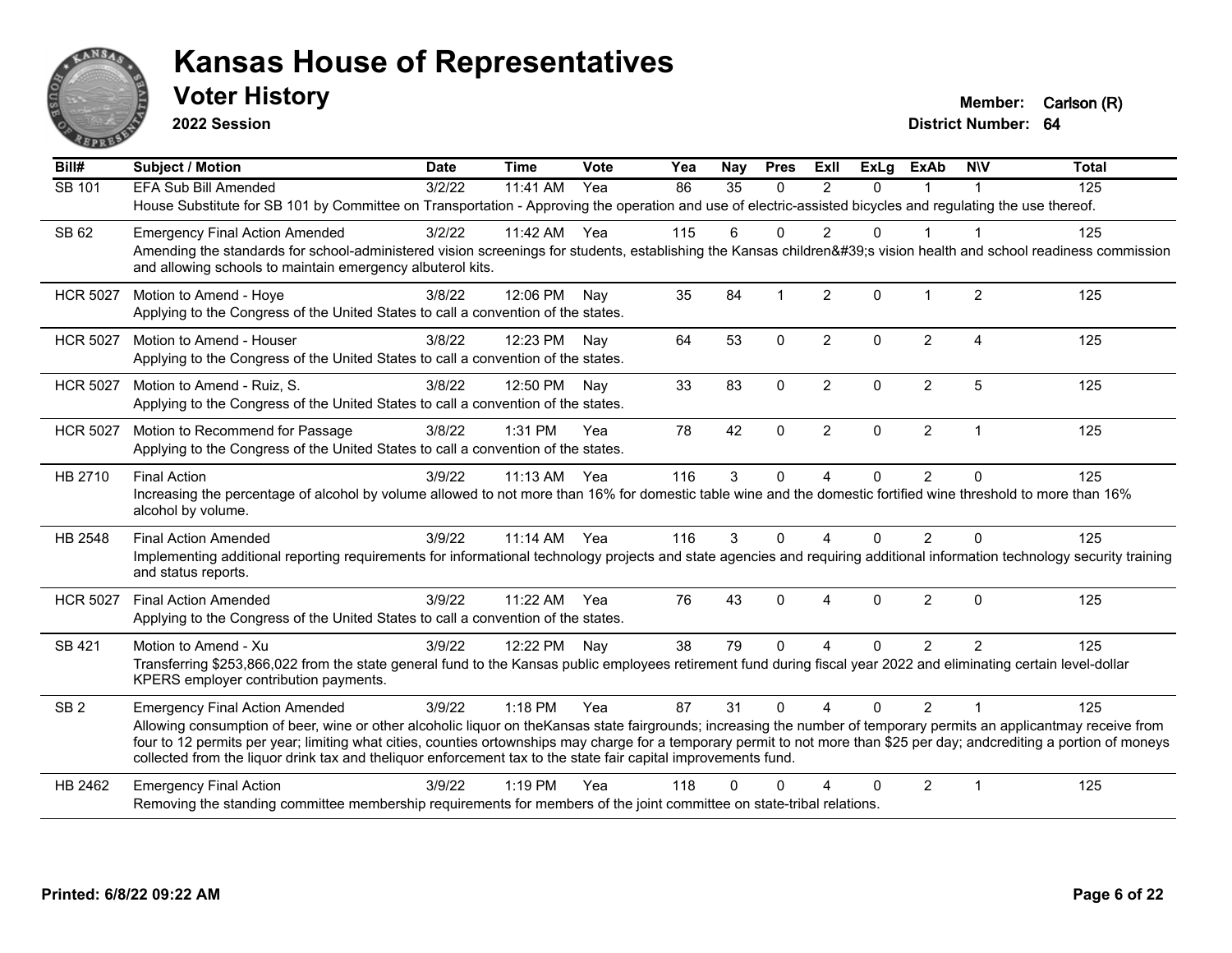

**2022 Session**

**District Number: 64 Voter History Member:** Carlson (R)

**Bill# Subject / Motion Date Time Vote Yea Nay Pres Exll ExLg ExAb N\V Total** SB 421 Emergency Final Action Amended 3/9/22 1:20 PM Yea 113 5 0 4 0 2 1 125 Transferring \$1,000,000,000 from the state general fund to the Kansas public employees retirement fund during fiscal year 2022 and eliminating certain level-dollar KPERS employer contribution payments. SB 286 EFA Sub Bill Amended 3/9/22 1:23 PM Yea 102 17 0 4 0 2 0 125 House Substitute for Substitute for SB 286 - Continuing the governmental response to the COVID-19 pandemic in Kansas by extending the expanded use of telemedicine, the suspension of certain requirements related to medical care facilities and immunity from civil liability for certain healthcare providers, certain persons conducting business in this state and covered facilities for COVID-19 claims until January 20, 2023, creating the crime of interference with the conduct of a hospital and increasing the criminal penalties for battery of a healthcare provider. HB 2466 EFA Sub Bill 3/9/22 1:24 PM Yea 115 4 0 4 0 2 0 125 Substitute for HB 2466 by Committee on Education - Establishing the promoting advancement in computing knowledge act to increase the availability of computer science education in Kansas schools. HB 2541 Final Action 3/16/22 11:15 AM Yea 111 12 0 2 0 0 0 125 Crediting docket fees to the state general fund instead of the judicial branch docket fee fund; crediting marriage license fees and drivers'; license reinstatement fees to the state general fund instead of the judicial branch nonjudicial salary adjustment fund. HB 2582 Final Action Amended 3/16/22 11:16 AM Yea 122 1 0 2 0 0 0 125 Directing the Kansas department for children and families to share certain information with investigating law enforcement agencies. HB 2674 Final Action Amended 3/16/22 11:17 AM Yea 121 2 0 2 0 0 0 125 Requiring a forfeiture of an appearance bond to be set aside in certain circumstances. HB 2676 Final Action Amended 3/16/22 11:18 AM Yea 112 11 0 2 0 0 0 125 Authorizing counties to create a code inspection and enforcement fund and expanding the scope of the equipment reserve fund to include other computer and electronic technologies. HCR 5032 Final Action 3/16/22 11:20 AM Yea 119 4 0 2 0 0 0 125 Honoring Ukrainians fighting against the Russian invasion. HB 2528 Final Action Amended and the state of 3/17/22 11:21 AM Yea  $\,$  86 34 0 4 0 0 1 125 Removing inflatable devices that are owned and operated by a nonprofit organization from the requirements of the Kansas amusement ride act. SB 335 Final Action 3/17/22 11:22 AM Yea 120 0 4 0 0 1 125 Exempting certain business entities that provide health insurance in the state but are not subject to the jurisdiction of the commissioner of insurance from payment of the annual premium tax. SB 348 Final Action Amended 3/17/22 11:23 AM Yea 110 10 0 4 0 0 1 125 Exempting the practice of threading from the practice of cosmetology. SB 392 Final Action 3/17/22 11:24 AM Yea 120 0 0 4 0 0 1 125 Terminating the transfer of remaining unencumbered moneys in the securities act fee fund exceeding \$50,000 to the state general fund.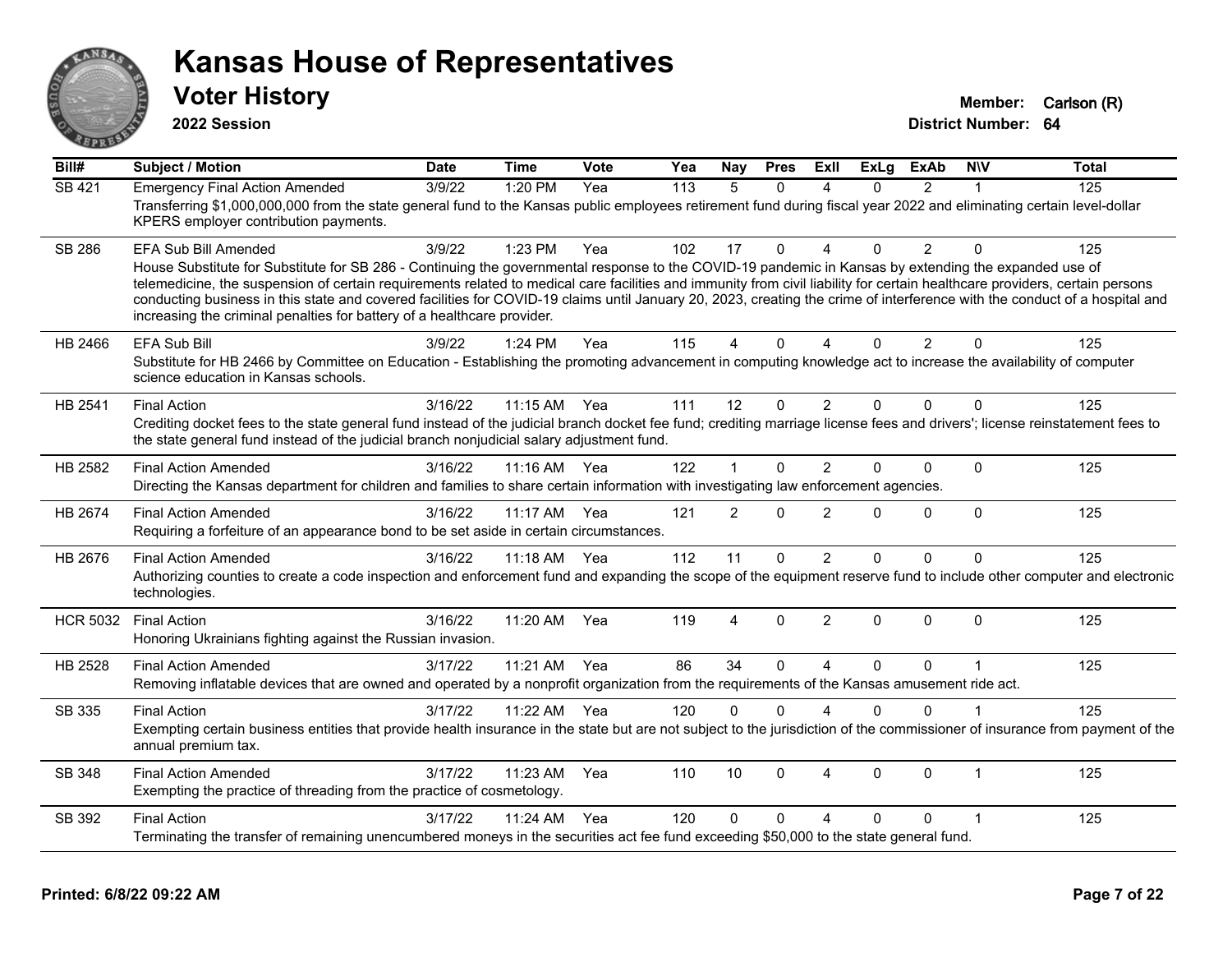

**2022 Session**

| Bill#          | <b>Subject / Motion</b>                                                                                                                                                                                                                                                                                                        | <b>Date</b> | <b>Time</b> | Vote | Yea | Nay            | <b>Pres</b>  | ExII           | <b>ExLa</b>  | <b>ExAb</b>    | <b>NIV</b>   | <b>Total</b> |
|----------------|--------------------------------------------------------------------------------------------------------------------------------------------------------------------------------------------------------------------------------------------------------------------------------------------------------------------------------|-------------|-------------|------|-----|----------------|--------------|----------------|--------------|----------------|--------------|--------------|
| HB 2712        | <b>Emergency Final Action</b>                                                                                                                                                                                                                                                                                                  | 3/17/22     | 11:47 AM    | Yea  | 119 | -1             | $\mathbf{0}$ | 4              | $\Omega$     | $\mathbf{0}$   | 1            | 125          |
|                | Establishing the Kansas commission for the United States semiquincentennial.                                                                                                                                                                                                                                                   |             |             |      |     |                |              |                |              |                |              |              |
| SB 408         | <b>Emergency Final Action Amended</b>                                                                                                                                                                                                                                                                                          | 3/17/22     | 11:48 AM    | Yea  | 117 | 3              | $\Omega$     | 4              | $\Omega$     | $\mathbf{0}$   | 1            | 125          |
|                | Increasing the criminal penalties for multiple thefts of mail.                                                                                                                                                                                                                                                                 |             |             |      |     |                |              |                |              |                |              |              |
| SB 400         | EFA Sub Bill                                                                                                                                                                                                                                                                                                                   | 3/17/22     | 11:49 AM    | Yea  | 120 | $\Omega$       | $\Omega$     | $\Delta$       | $\Omega$     | $\Omega$       |              | 125          |
|                | Substitute for SB 400 by Committee on Financial Institutions and Insurance - Updating certain requirements and conditions relating to the creation, modification and                                                                                                                                                           |             |             |      |     |                |              |                |              |                |              |              |
|                | termination of trusts in the Kansas uniform trust code and updating the definition of-áresident trust for tax purposes.                                                                                                                                                                                                        |             |             |      |     |                |              |                |              |                |              |              |
| SB 366         | <b>Emergency Final Action Amended</b>                                                                                                                                                                                                                                                                                          | 3/17/22     | 11:50 AM    | Yea  | 120 | $\Omega$       | $\Omega$     | 4              | $\Omega$     | $\Omega$       |              | 125          |
|                | Specifying that the crime of burglary includes, without authority, entering into or remaining within any locked or secured portion of any dwelling, building or other<br>structure, with intent to commit another crime therein.                                                                                               |             |             |      |     |                |              |                |              |                |              |              |
| SB 313         | <b>Emergency Final Action Amended</b>                                                                                                                                                                                                                                                                                          | 3/21/22     | 3:39 PM     | Yea  | 122 | $\Omega$       | $\mathbf 0$  | $\overline{2}$ | $\mathbf{0}$ | $\overline{1}$ | $\mathbf{0}$ | 125          |
|                | Designating a portion of United States highway 69 as the Senator Tom R Van Sickle memorial highway.                                                                                                                                                                                                                            |             |             |      |     |                |              |                |              |                |              |              |
| <b>SB 448</b>  | <b>Emergency Final Action</b>                                                                                                                                                                                                                                                                                                  | 3/21/22     | 3:40 PM     | Yea  | 122 | $\mathbf{0}$   | $\mathbf{0}$ | $\overline{2}$ | $\Omega$     | $\overline{ }$ | $\Omega$     | 125          |
|                | Adopting the national association of insurance commissioner's amendments to the unfair trade practices act excluding commercial property and casualty insurance                                                                                                                                                                |             |             |      |     |                |              |                |              |                |              |              |
|                | producers, brokers and insurers from prohibitions on giving rebates as an inducement to sales.                                                                                                                                                                                                                                 |             |             |      |     |                |              |                |              |                |              |              |
| <b>SB 300</b>  | <b>EFA Sub Bill</b>                                                                                                                                                                                                                                                                                                            | 3/21/22     | 3:41 PM     | Yea  | 121 |                | $\Omega$     | 2              | $\Omega$     | $\overline{1}$ | $\Omega$     | 125          |
|                | Substitute for SB 300 by Committee on Judiciary GÇô Amending the Kansas racketeer influenced and corrupt organization act to add a person who has engaged in<br>identity theft or identity fraud to the definition of "covered person" and add identity theft and identity fraud to the definition of "racketeering activity". |             |             |      |     |                |              |                |              |                |              |              |
| SB 261         | <b>EFA Sub Bill</b>                                                                                                                                                                                                                                                                                                            | 3/21/22     | 3:43 PM     | Yea  | 96  | 26             | 0            | $\overline{2}$ | $\Omega$     |                | $\mathbf{0}$ | 125          |
|                | Substitute for SB 261 by Committee on Agriculture -- Prohibiting the use of identifiable meat terms on the labels of meat analogs when such labels do not include proper<br>qualifying language to indicate that such products do not contain meat.                                                                            |             |             |      |     |                |              |                |              |                |              |              |
|                |                                                                                                                                                                                                                                                                                                                                |             |             |      |     |                |              |                |              |                |              |              |
| SB 417         | <b>Emergency Final Action</b><br>Establishing minimum and maximum permit renewal fees for certain solid waste disposal areas and processing facilities.                                                                                                                                                                        | 3/21/22     | 3:44 PM     | Yea  | 120 | $\overline{2}$ | 0            | $\overline{2}$ | 0            | $\overline{1}$ | $\Omega$     | 125          |
|                |                                                                                                                                                                                                                                                                                                                                |             |             |      |     |                |              |                |              |                |              |              |
| HB 2644        | <b>Emergency Final Action</b>                                                                                                                                                                                                                                                                                                  | 3/21/22     | 3:46 PM     | Yea  | 115 | $\overline{7}$ | $\Omega$     | $\overline{2}$ | 0            | 1              | $\mathbf 0$  | 125          |
|                | Designating the Sandhill plum as the official state fruit.                                                                                                                                                                                                                                                                     |             |             |      |     |                |              |                |              |                |              |              |
| <b>HB 2447</b> | <b>EFA Sub Bill</b>                                                                                                                                                                                                                                                                                                            | 3/21/22     | 3:47 PM     | Yea  | 120 | $\overline{2}$ | 0            | $\overline{2}$ | $\Omega$     | 1              | $\mathbf{0}$ | 125          |
|                | Permitting testimony to be presented using a two-way electronic audio-video communication device during a preliminary hearing.                                                                                                                                                                                                 |             |             |      |     |                |              |                |              |                |              |              |
| <b>SB 200</b>  | <b>Emergency Final Action Amended</b>                                                                                                                                                                                                                                                                                          | 3/21/22     | 3:48 PM     | Yea  | 119 | 3              | 0            | 2              | 0            | 1              | $\Omega$     | 125          |
|                | Expanding the pharmacist's scope of practice to include initiation of therapy for influenza, strep throat or urinary tract infection, pursuant to a statewide protocol adopted<br>by the collaborative drug therapy management advisory committee.                                                                             |             |             |      |     |                |              |                |              |                |              |              |
|                |                                                                                                                                                                                                                                                                                                                                |             |             |      |     |                |              |                |              |                |              |              |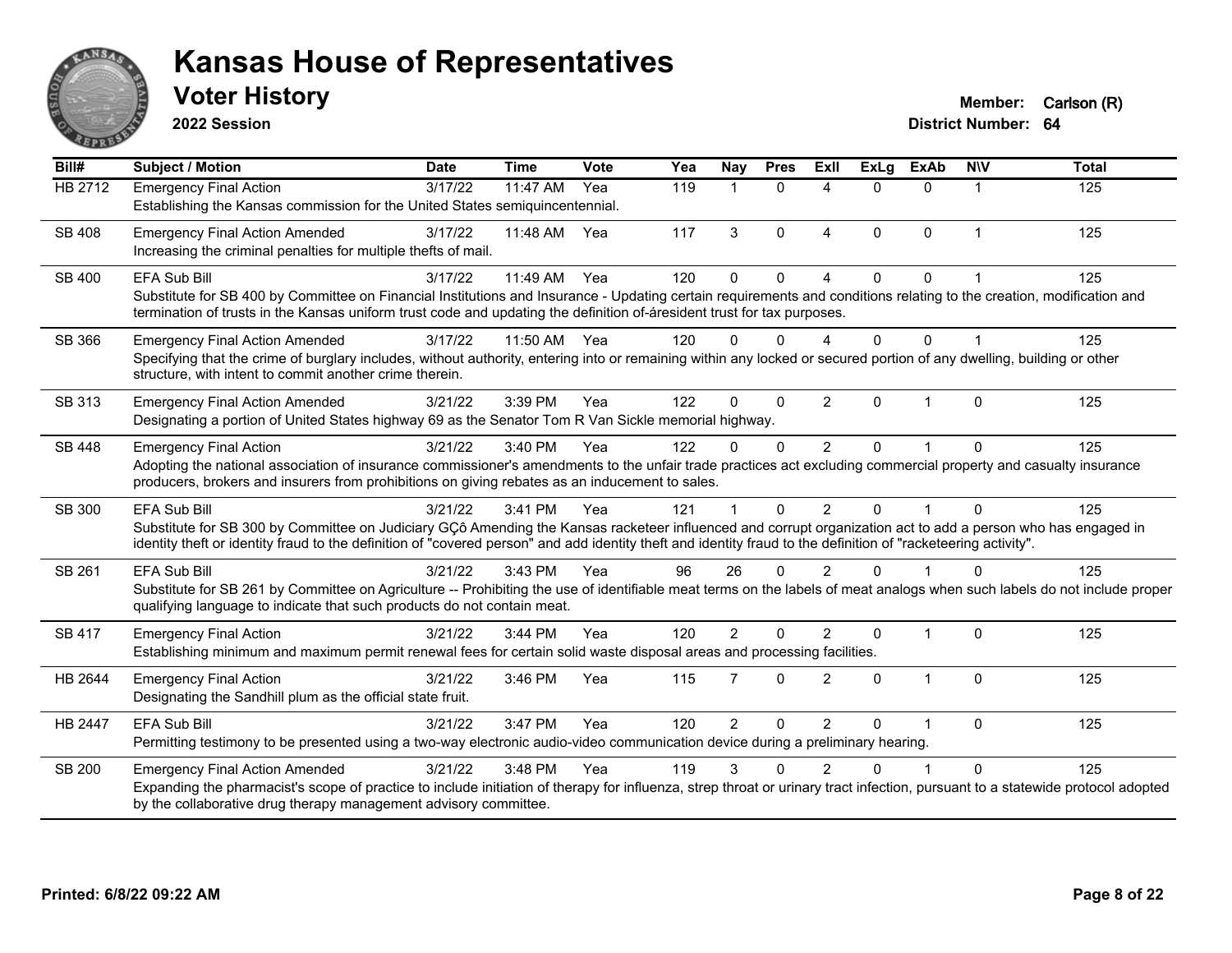

**2022 Session**

| Bill#         | <b>Subject / Motion</b>                                                                                                                                                                                                                                                                                                                                                                                                                                                                                                                                                                                                                                                      | <b>Date</b> | <b>Time</b> | Vote | Yea              | <b>Nay</b>     | <b>Pres</b>  | <b>Exll</b>    | <b>ExLg</b>  | <b>ExAb</b>  | <b>NIV</b>   | <b>Total</b> |
|---------------|------------------------------------------------------------------------------------------------------------------------------------------------------------------------------------------------------------------------------------------------------------------------------------------------------------------------------------------------------------------------------------------------------------------------------------------------------------------------------------------------------------------------------------------------------------------------------------------------------------------------------------------------------------------------------|-------------|-------------|------|------------------|----------------|--------------|----------------|--------------|--------------|--------------|--------------|
| <b>SB 336</b> | <b>Emergency Final Action</b><br>Updating certain investment limitation requirements to provide increased options for Kansas domiciled life insurance companies investing in equity interests and<br>preferred stock.                                                                                                                                                                                                                                                                                                                                                                                                                                                        | 3/21/22     | 3:49 PM     | Yea  | $\overline{121}$ | $\overline{1}$ | $\Omega$     | 2              | $\Omega$     |              | $\mathbf{0}$ | 125          |
| HB 2253       | <b>Emergency Final Action Amended</b><br>Updating certain provisions of the prescription monitoring program act relating to program data, storage and access, increasing the membership of the advisory<br>committee and providing for setup and annual maintenance fees for program data integration.                                                                                                                                                                                                                                                                                                                                                                       | 3/21/22     | 3:50 PM     | Yea  | 121              | 1              | 0            | $\overline{2}$ | $\mathbf{0}$ | $\mathbf{1}$ | $\Omega$     | 125          |
| HB 2632       | <b>Emergency Final Action</b><br>Requiring a referral of an alleged victim of child abuse or neglect for a examination as part of an investigation, creating a program in the department of health and<br>environment to provide training and payment and defining child abuse review and evaluation providers, networks, examinations and referrals and child abuse medical<br>resource centers.                                                                                                                                                                                                                                                                            | 3/21/22     | 3:52 PM     | Yea  | 95               | 27             | $\Omega$     | $\overline{2}$ | 0            |              | $\Omega$     | 125          |
| SB 346        | <b>Emergency Final Action Amended</b><br>Allowing for the on-farm retail sale of milk and milk products, authorizing the secretary of agriculture to declare an imminent health hazard, extending certain milk and<br>dairy license fees and establishing certain standards for milk.                                                                                                                                                                                                                                                                                                                                                                                        | 3/21/22     | 3:53 PM     | Yea  | 119              | 3              | 0            | $\overline{2}$ | $\Omega$     |              | $\mathbf 0$  | 125          |
| <b>SB 141</b> | <b>Emergency Final Action</b><br>Enacting the Kansas uniform directed trust act.                                                                                                                                                                                                                                                                                                                                                                                                                                                                                                                                                                                             | 3/21/22     | 3:54 PM     | Yea  | 122              | $\mathbf{0}$   | $\Omega$     | $\overline{2}$ | $\Omega$     | $\mathbf{1}$ | $\Omega$     | 125          |
| SB 343        | <b>Emergency Final Action Amended</b><br>Updating the term "hearing impaired"; to "hard of hearing"; in statutes related to persons with hearing loss.                                                                                                                                                                                                                                                                                                                                                                                                                                                                                                                       | 3/21/22     | 3:55 PM     | Yea  | 122              | $\mathbf 0$    | $\mathbf 0$  | $\overline{2}$ | $\mathbf 0$  | $\mathbf{1}$ | $\mathbf 0$  | 125          |
| SB 446        | <b>Emergency Final Action Amended</b><br>Designating bridges on U.S. highway 166 and K-66 highway as Veterans Memorial Bridge.                                                                                                                                                                                                                                                                                                                                                                                                                                                                                                                                               | 3/21/22     | 3:56 PM     | Yea  | 122              | $\Omega$       | $\mathbf{0}$ | $\overline{2}$ | $\mathbf{0}$ | $\mathbf{1}$ | $\Omega$     | 125          |
| SB 483        | <b>Emergency Final Action</b><br>Increasing criminal penalties for theft and criminal damage to property involving remote service units such as automated cash dispensing machines and automated<br>teller machines.                                                                                                                                                                                                                                                                                                                                                                                                                                                         | 3/21/22     | 3:57 PM     | Yea  | 122              | $\Omega$       | $\Omega$     | 2              | $\Omega$     | 1            | $\Omega$     | 125          |
| <b>SB 19</b>  | <b>EFA Sub Bill</b><br>House Substitute for SB 19 by Committee on Energy, Utilities and Telecommunications - Implementing the 988 suicide prevention and mental health crisis hotline in<br>Kansas.                                                                                                                                                                                                                                                                                                                                                                                                                                                                          | 3/21/22     | 3:58 PM     | Yea  | 114              | 8              | $\Omega$     | $\overline{2}$ | $\mathbf{0}$ |              | $\Omega$     | 125          |
| HB 2600       | <b>Emergency Final Action Amended</b><br>Authorizing the state board of regents on behalf of Emporia state university to sell certain real property in the city of Emporia, Lyon county, Kansas; the university of<br>Kansas to exchange and convey certain real property in Douglas county, Kansas, and to accept certain real property in Douglas county, Kansas, from the Kansas<br>university endowment association; Kansas state university to sell certain real property in Riley county and Cherokee county, Kansas, and Douglas county, Nebraska;<br>and Pittsburg state university to sell certain real property in the city of Pittsburg, Crawford county, Kansas. | 3/21/22     | 4:00 PM     | Yea  | 122              | $\Omega$       | $\Omega$     | 2              | <sup>n</sup> |              | $\Omega$     | 125          |
| SB 215        | <b>Emergency Final Action Amended</b><br>Transferring the authority for postsecondary driver's education programs and driver training schools from the state board of regents to the department of revenue.                                                                                                                                                                                                                                                                                                                                                                                                                                                                  | 3/21/22     | 4:01 PM     | Yea  | 122              | U              | O            | $\mathcal{P}$  | 0            |              | $\Omega$     | 125          |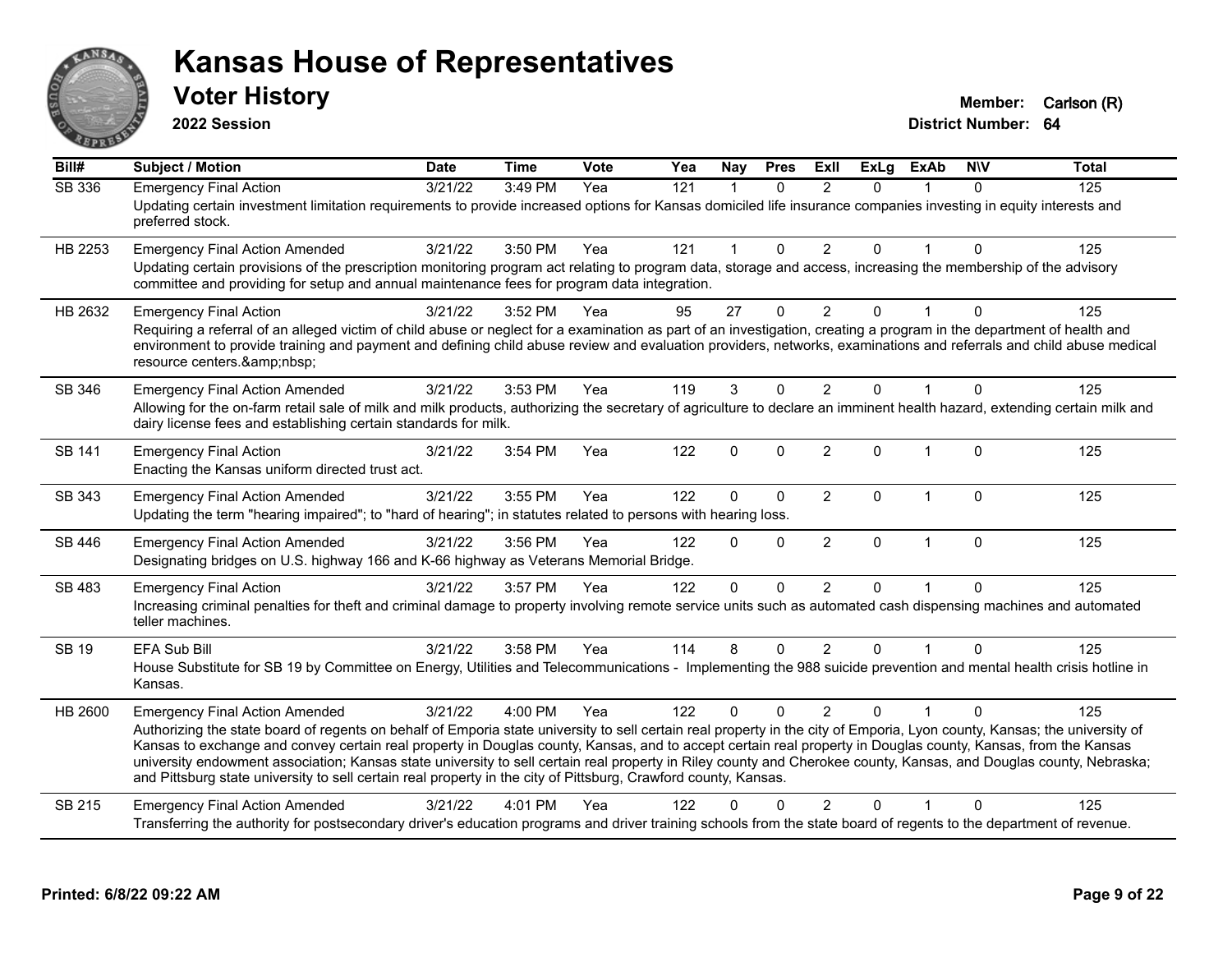

**2022 Session**

| Bill#            | Subject / Motion                                                                                                                                                                                                                                                                                                 | <b>Date</b> | <b>Time</b>  | <b>Vote</b> | Yea | <b>Nay</b>   | <b>Pres</b>  | <b>ExII</b>    | <b>ExLg</b>  | <b>ExAb</b>    | <b>NIV</b>   | <b>Total</b> |
|------------------|------------------------------------------------------------------------------------------------------------------------------------------------------------------------------------------------------------------------------------------------------------------------------------------------------------------|-------------|--------------|-------------|-----|--------------|--------------|----------------|--------------|----------------|--------------|--------------|
| SB <sub>28</sub> | <b>EFA Sub Bill</b><br>House Substitute for SB 28 by Committee on Insurance and Pensions - Enacting the pharmacy benefits manager licensure act and requiring licensure rather than<br>registration of such entities.                                                                                            | 3/21/22     | 4:02 PM      | Yea         | 120 | 2            | $\mathbf{0}$ | $\overline{2}$ | $\Omega$     |                | $\Omega$     | 125          |
| SB 419           | <b>Emergency Final Action</b><br>Allowing certain employees from the department of corrections to attend the Kansas law enforcement training center and including special agents of the department of<br>corrections in the definition of law enforcement officer under the Kansas law enforcement training act. | 3/21/22     | 4:03 PM      | Yea         | 122 | $\mathbf{0}$ | $\Omega$     | $\overline{2}$ | $\Omega$     | 1              | $\Omega$     | 125          |
| SB 440           | <b>Emergency Final Action</b><br>Establishing when an occupational therapist may treat a patient without referral from a physician and requiring occupational therapists to maintain professional liability<br>insurance.                                                                                        | 3/21/22     | 4:04 PM      | Yea         | 121 | $\Omega$     | $\mathbf{0}$ | $\overline{2}$ | $\Omega$     | $\overline{1}$ |              | 125          |
| <b>SB 34</b>     | EFA Sub Bill Amended<br>Substitute for SB 34 by Committee on Federal and State Affairs - Requiring review of administrative rules and regulations every five years.                                                                                                                                              | 3/21/22     | 4:06 PM      | Yea         | 88  | 34           | $\mathbf{0}$ | $\overline{2}$ | $\Omega$     |                | $\mathbf{0}$ | 125          |
| <b>SB 453</b>    | <b>Emergency Final Action Amended</b><br>Requiring adult care home certified aides who take training courses to demonstrate certain skills to successfully complete such training courses and requiring licensed<br>nurses to teach and evaluate such training courses.                                          | 3/21/22     | 4:07 PM      | Yea         | 122 | $\Omega$     | $\Omega$     | $\overline{2}$ | $\mathbf{0}$ |                | $\Omega$     | 125          |
| SB 330           | <b>Emergency Final Action</b><br>Authorizing the construction of a memorial honoring Kansas gold star families.                                                                                                                                                                                                  | 3/21/22     | 4:08 PM      | Yea         | 122 | $\mathbf 0$  | $\mathbf 0$  | $\overline{2}$ | $\Omega$     | $\mathbf{1}$   | $\mathbf{0}$ | 125          |
| SB 331           | <b>Emergency Final Action Amended</b><br>Updating the version of risk-based capital instructions in effect.                                                                                                                                                                                                      | 3/21/22     | 4:09 PM      | Yea         | 121 | $\mathbf{1}$ | $\mathbf{0}$ | $\overline{2}$ | $\Omega$     | $\mathbf{1}$   | $\mathbf{0}$ | 125          |
| <b>SB 451</b>    | <b>Emergency Final Action Amended</b><br>Requiring an individual to maintain enrollment on a tribal membership roll to receive a free permanent hunting license.                                                                                                                                                 | 3/21/22     | 4:10 PM      | Yea         | 122 | $\Omega$     | $\mathbf 0$  | $\overline{2}$ | $\mathbf{0}$ | $\mathbf{1}$   | $\mathbf{0}$ | 125          |
| <b>SB 479</b>    | <b>Emergency Final Action Amended</b><br>Authorizing a permanent memorial commemorating the Kansas suffragist movement to be placed in the state capitol and establishing the Kansas suffragist memorial<br>fund.                                                                                                | 3/21/22     | 4:11 PM      | Yea         | 122 | $\Omega$     | $\Omega$     | $\mathcal{P}$  | $\Omega$     | $\overline{1}$ | $\Omega$     | 125          |
| HB 2734          | <b>Emergency Final Action</b><br>Reinstating the social worker applicant option for board-approved postgraduate supervised experience and allowing master's and clinical level licensees to take the<br>baccalaureate addiction counselor test.                                                                  | 3/21/22     | 4:12 PM      | Yea         | 122 | $\Omega$     | $\Omega$     | $\overline{2}$ | $\Omega$     |                | $\Omega$     | 125          |
| SB 267           | Motion to Amend - Winn<br>Substitute for SB 267 by Committee on Ways and Means - Appropriations for FY 2021, FY 2022, FY 2023 and FY 2024 for various state agencies.                                                                                                                                            | 3/22/22     | 11:42 AM Yea |             | 44  | 76           | $\mathbf{0}$ | $\overline{1}$ | $\Omega$     | $\overline{2}$ | 2            | 125          |
| SB 267           | Motion to Amend - Gartner<br>Substitute for SB 267 by Committee on Ways and Means - Appropriations for FY 2021, FY 2022, FY 2023 and FY 2024 for various state agencies.                                                                                                                                         | 3/22/22     | 12:01 PM Nay |             | 37  | 84           | $\mathbf{0}$ |                | $\Omega$     | 2              |              | 125          |
| SB 267           | Motion to Amend - Helgerson<br>Substitute for SB 267 by Committee on Ways and Means - Appropriations for FY 2021, FY 2022, FY 2023 and FY 2024 for various state agencies.                                                                                                                                       | 3/22/22     | 12:25 PM Yea |             | 49  | 72           | $\Omega$     |                | $\Omega$     | $\overline{2}$ |              | 125          |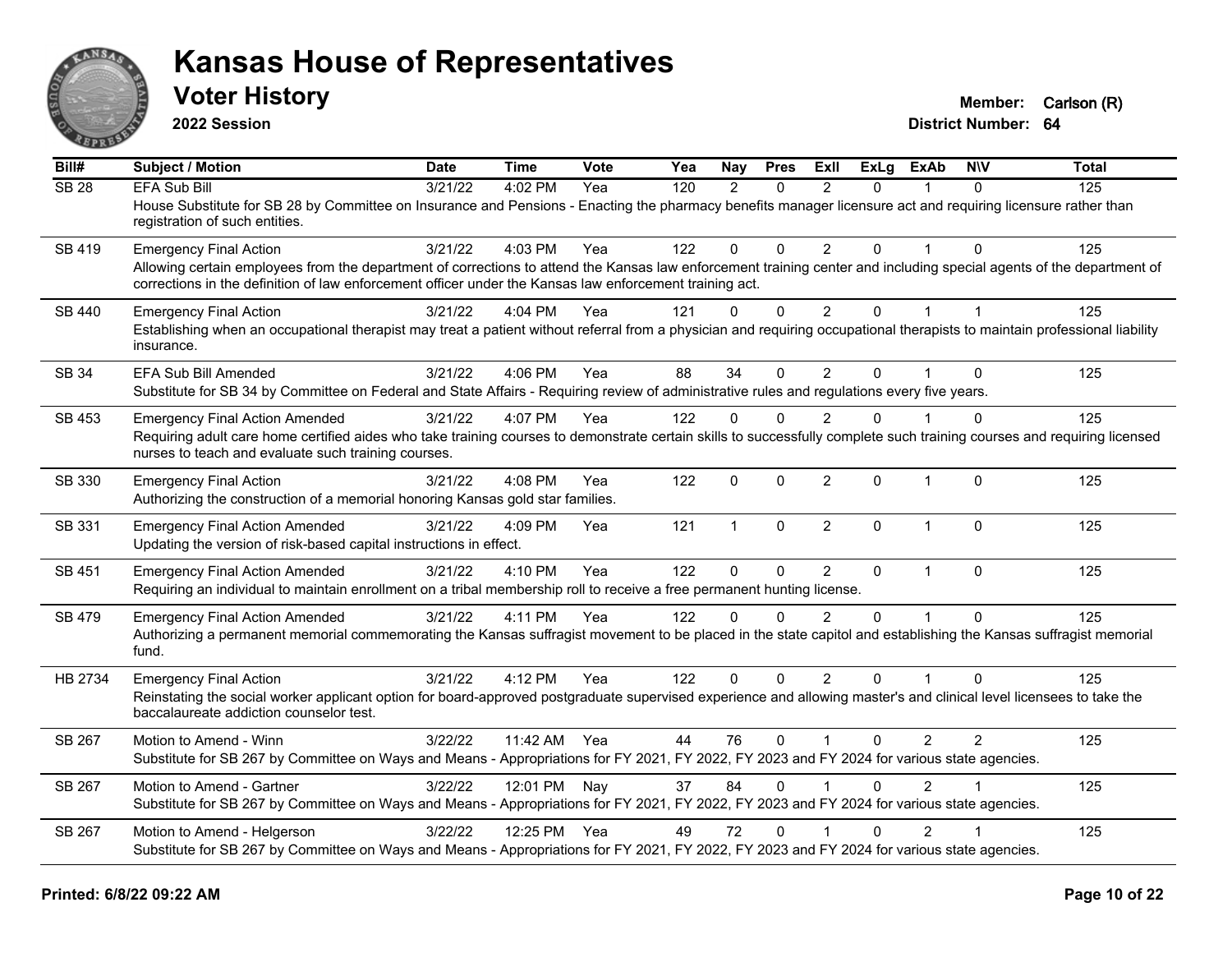

| Bill#   | <b>Subject / Motion</b>                                                                                                                                                                                                                                                                                                                                                                                                                                                                                                                                                                                                                                                                                                                                                                                                                                                                                                                             | <b>Date</b> | <b>Time</b> | Vote | Yea | Nay | <b>Pres</b>  | ExII         | <b>ExLg</b>  | <b>ExAb</b>    | <b>NIV</b>     | <b>Total</b> |
|---------|-----------------------------------------------------------------------------------------------------------------------------------------------------------------------------------------------------------------------------------------------------------------------------------------------------------------------------------------------------------------------------------------------------------------------------------------------------------------------------------------------------------------------------------------------------------------------------------------------------------------------------------------------------------------------------------------------------------------------------------------------------------------------------------------------------------------------------------------------------------------------------------------------------------------------------------------------------|-------------|-------------|------|-----|-----|--------------|--------------|--------------|----------------|----------------|--------------|
| SB 267  | Motion to Amend - Helgerson<br>Substitute for SB 267 by Committee on Ways and Means - Appropriations for FY 2021, FY 2022, FY 2023 and FY 2024 for various state agencies.                                                                                                                                                                                                                                                                                                                                                                                                                                                                                                                                                                                                                                                                                                                                                                          | 3/22/22     | 1:06 PM     | Nay  | 36  | 81  | $\Omega$     | $\mathbf{1}$ | $\Omega$     | $\mathcal{P}$  | 5              | 125          |
| HB 2512 | Motion to Amend - Ousley<br>Substitute for Substitute for HB 2512 by Committee on K-12 Education Budget - Making appropriations for the Kansas state department of education for FY 2022, FY<br>2023 and FY 2024, establishing requirements relating to academic achievement and third-grade literacy, authorizing credits to be earned through alternative educational<br>opportunities, requiring KSHSAA members and employees to report child abuse and neglect, requiring boards of education of school districts to consider district needs<br>assessments and academic assessments when approving district budgets, authorizing part-time enrollment for certain students, establishing an alternative graduation<br>rate calculation for virtual schools, providing virtual school state aid for credit deficient students and amending the age of initial eligibility for the tax credit for low income<br>students scholarship program.    | 3/22/22     | 2:02 PM     | Nay  | 58  | 54  | 0            |              | $\Omega$     | $\overline{2}$ | 10             | 125          |
| HB 2512 | Motion to Amend - Hoye<br>Substitute for Substitute for HB 2512 by Committee on K-12 Education Budget - Making appropriations for the Kansas state department of education for FY 2022, FY<br>2023 and FY 2024, establishing requirements relating to academic achievement and third-grade literacy, authorizing credits to be earned through alternative educational<br>opportunities, requiring KSHSAA members and employees to report child abuse and neglect, requiring boards of education of school districts to consider district needs<br>assessments and academic assessments when approving district budgets, authorizing part-time enrollment for certain students, establishing an alternative graduation<br>rate calculation for virtual schools, providing virtual school state aid for credit deficient students and amending the age of initial eligibility for the tax credit for low income<br>students scholarship program.      | 3/22/22     | 2:13 PM     | Nay  | 38  | 81  | 0            | 1            | 0            | 2              | 3              | 125          |
| HB 2512 | Motion to Amend - Hoye<br>Substitute for Substitute for HB 2512 by Committee on K-12 Education Budget - Making appropriations for the Kansas state department of education for FY 2022, FY<br>2023 and FY 2024, establishing requirements relating to academic achievement and third-grade literacy, authorizing credits to be earned through alternative educational<br>opportunities, requiring KSHSAA members and employees to report child abuse and neglect, requiring boards of education of school districts to consider district needs<br>assessments and academic assessments when approving district budgets, authorizing part-time enrollment for certain students, establishing an alternative graduation<br>rate calculation for virtual schools, providing virtual school state aid for credit deficient students and amending the age of initial eligibility for the tax credit for low income<br>students scholarship program.      | 3/22/22     | 2:18 PM     | Nay  | 44  | 73  | $\Omega$     | 1            | $\mathbf{0}$ | 2              | 5              | 125          |
| HB 2512 | Motion to reconsider action<br>Substitute for Substitute for HB 2512 by Committee on K-12 Education Budget - Making appropriations for the Kansas state department of education for FY 2022, FY<br>2023 and FY 2024, establishing requirements relating to academic achievement and third-grade literacy, authorizing credits to be earned through alternative educational<br>opportunities, requiring KSHSAA members and employees to report child abuse and neglect, requiring boards of education of school districts to consider district needs<br>assessments and academic assessments when approving district budgets, authorizing part-time enrollment for certain students, establishing an alternative graduation<br>rate calculation for virtual schools, providing virtual school state aid for credit deficient students and amending the age of initial eligibility for the tax credit for low income<br>students scholarship program. | 3/22/22     | 2:24 PM     | Yea  | 75  | 45  | 0            | 1            | $\mathbf{0}$ | 2              | $\overline{c}$ | 125          |
| HB 2512 | Motion to Amend - Ousley<br>Substitute for Substitute for HB 2512 by Committee on K-12 Education Budget - Making appropriations for the Kansas state department of education for FY 2022, FY<br>2023 and FY 2024, establishing requirements relating to academic achievement and third-grade literacy, authorizing credits to be earned through alternative educational<br>opportunities, requiring KSHSAA members and employees to report child abuse and neglect, requiring boards of education of school districts to consider district needs<br>assessments and academic assessments when approving district budgets, authorizing part-time enrollment for certain students, establishing an alternative graduation<br>rate calculation for virtual schools, providing virtual school state aid for credit deficient students and amending the age of initial eligibility for the tax credit for low income<br>students scholarship program.    | 3/22/22     | 2:30 PM     | Nay  | 50  | 70  | $\mathbf{0}$ | $\mathbf{1}$ | $\Omega$     | 2              | 2              | 125          |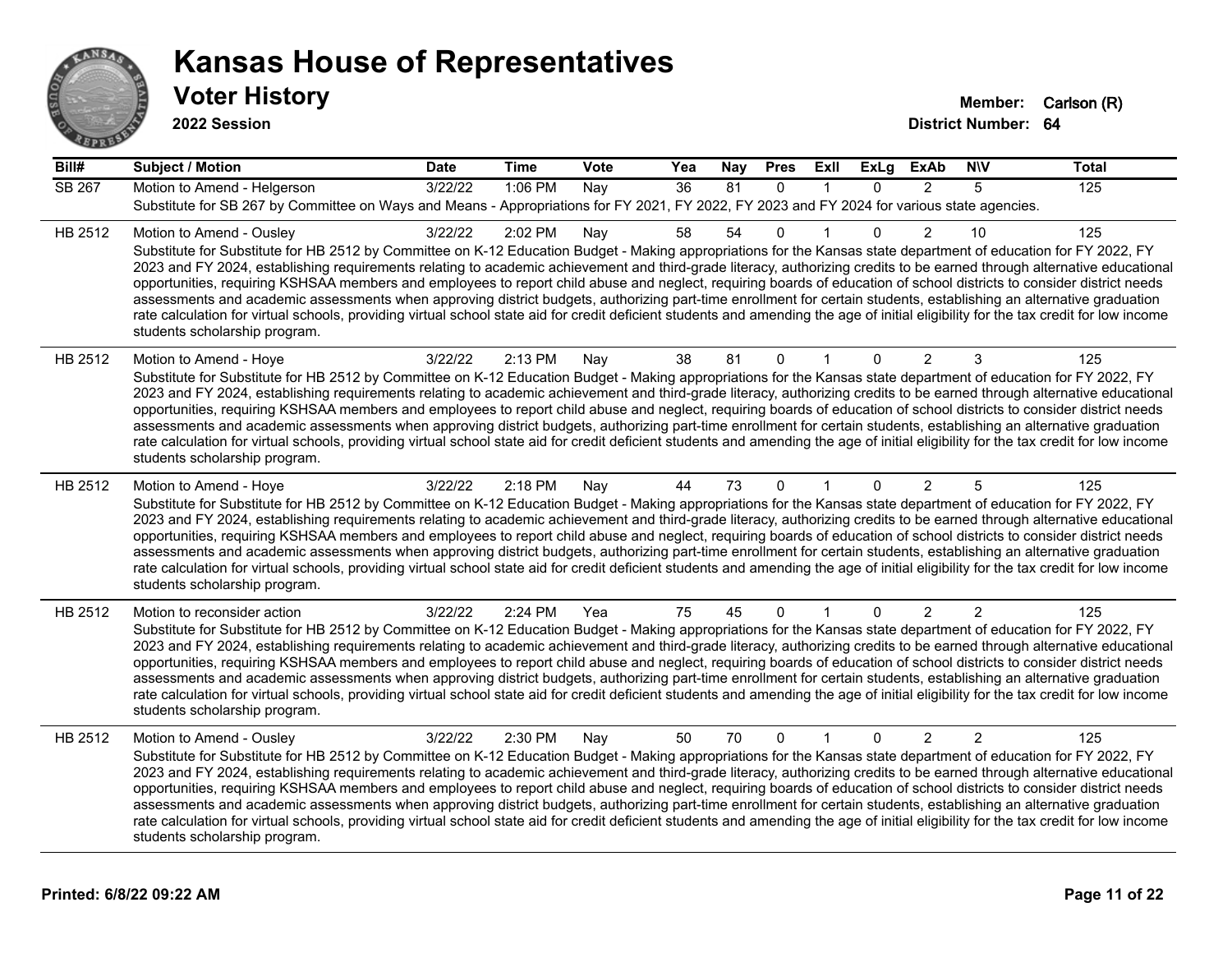

| - 119<br>Bill# | <b>Subject / Motion</b>                                                                                                                                                                                                                                                                                                                                                                                                                                                                                                                                                                                                                                                                                                                                                                                                                                                                                                                               | <b>Date</b> | <b>Time</b>  | Vote | Yea | Nay      | <b>Pres</b>  | <b>Exll</b>    | <b>ExLg</b>  | <b>ExAb</b>             | <b>NIV</b>   | <b>Total</b> |
|----------------|-------------------------------------------------------------------------------------------------------------------------------------------------------------------------------------------------------------------------------------------------------------------------------------------------------------------------------------------------------------------------------------------------------------------------------------------------------------------------------------------------------------------------------------------------------------------------------------------------------------------------------------------------------------------------------------------------------------------------------------------------------------------------------------------------------------------------------------------------------------------------------------------------------------------------------------------------------|-------------|--------------|------|-----|----------|--------------|----------------|--------------|-------------------------|--------------|--------------|
| HB 2631        | Motion to Amend - Carmichael<br>Enacting the career technical education credential and transition incentive for employment success act to provide additional state aid for school districts based on<br>students obtaining a credential.                                                                                                                                                                                                                                                                                                                                                                                                                                                                                                                                                                                                                                                                                                              | 3/22/22     | 8:36 PM      | Nay  | 57  | 62       | $\Omega$     | 1              | $\Omega$     | 2                       | 3            | 125          |
| HB 2512        | Final Action Sub Bill Amended<br>Substitute for Substitute for HB 2512 by Committee on K-12 Education Budget - Making appropriations for the Kansas state department of education for FY 2022, FY<br>2023 and FY 2024, establishing requirements relating to academic achievement and third-grade literacy, authorizing credits to be earned through alternative educational<br>opportunities, requiring KSHSAA members and employees to report child abuse and neglect, requiring boards of education of school districts to consider district needs<br>assessments and academic assessments when approving district budgets, authorizing part-time enrollment for certain students, establishing an alternative graduation<br>rate calculation for virtual schools, providing virtual school state aid for credit deficient students and amending the age of initial eligibility for the tax credit for low income<br>students scholarship program. | 3/23/22     | 10:24 AM     | Yea  | 76  | 46       | $\Omega$     | $\overline{2}$ | $\Omega$     |                         | $\Omega$     | 125          |
| HB 2609        | <b>Final Action</b><br>Allowing restricted driver's license holders to drive to and from worship services for any religious organizations at age 15.                                                                                                                                                                                                                                                                                                                                                                                                                                                                                                                                                                                                                                                                                                                                                                                                  | 3/23/22     | 10:25 AM     | Yea  | 95  | 27       | $\mathbf{0}$ | $\overline{2}$ | $\Omega$     | -1                      | $\Omega$     | 125          |
| HB 2615        | <b>Final Action Sub Bill Amended</b><br>Substitute for HB 2615 by Committee on K-12 Education Budget - Allowing K-12 students to transfer to and attend school in any school district in the state.                                                                                                                                                                                                                                                                                                                                                                                                                                                                                                                                                                                                                                                                                                                                                   | 3/23/22     | 10:27 AM Nay |      | 63  | 59       | $\Omega$     | 2              | $\Omega$     |                         | $\Omega$     | 125          |
| HB 2631        | <b>Final Action Amended</b><br>Enacting the career technical education credential and transition incentive for employment success act to provide additional state aid for school districts based on<br>students obtaining a credential.                                                                                                                                                                                                                                                                                                                                                                                                                                                                                                                                                                                                                                                                                                               | 3/23/22     | 10:28 AM     | Yea  | 122 | $\Omega$ | $\Omega$     | $\mathfrak{p}$ | $\Omega$     |                         | $\Omega$     | 125          |
| HB 2717        | <b>Final Action Amended</b><br>Prohibiting any municipality from preventing the enforcement of federal immigration laws, requiring municipal law enforcement agencies to provide written notice to each<br>law enforcement officer of the officer's duty to cooperate with state and federal agencies in the enforcement of immigration laws and requiring any municipal<br>identification card to state on its face that it is not valid for state identification.                                                                                                                                                                                                                                                                                                                                                                                                                                                                                   | 3/23/22     | 10:30 AM     | Yea  | 84  | 38       | $\mathbf{0}$ | $\overline{2}$ | $\Omega$     |                         | $\mathbf{0}$ | 125          |
| <b>HB 2737</b> | Final Action Sub Bill<br>Substitute for HB 2737 by Committee on Redistricting - Proposing state representative redistricting plan free state 3f.                                                                                                                                                                                                                                                                                                                                                                                                                                                                                                                                                                                                                                                                                                                                                                                                      | 3/23/22     | 10:32 AM     | Yea  | 112 | 10       | $\Omega$     | $\overline{2}$ | $\Omega$     | $\overline{1}$          | $\Omega$     | 125          |
| <b>SB 161</b>  | <b>Final Action Amended</b><br>Providing for the use of personal package delivery devices on sidewalks and crosswalks, exempting such devices from motor vehicle regulation and limiting additional<br>municipal regulation.                                                                                                                                                                                                                                                                                                                                                                                                                                                                                                                                                                                                                                                                                                                          | 3/23/22     | 10:34 AM     | Yea  | 75  | 47       | $\Omega$     | $\mathfrak{p}$ | $\Omega$     |                         | $\mathbf{0}$ | 125          |
| SB 199         | <b>Final Action Amended</b><br>Providing for short-term, limited-duration health plans.                                                                                                                                                                                                                                                                                                                                                                                                                                                                                                                                                                                                                                                                                                                                                                                                                                                               | 3/23/22     | 10:35 AM     | Nay  | 73  | 49       | $\mathbf{0}$ | $\overline{c}$ | $\Omega$     | $\overline{\mathbf{1}}$ | $\Omega$     | 125          |
| SB 267         | Final Action Sub Bill Amended<br>House Substitute for Substitute for SB 267 by Committee on Appropriations - Appropriations for FY 2022, FY 2023, FY 2024, and FY 2025 for various state agencies                                                                                                                                                                                                                                                                                                                                                                                                                                                                                                                                                                                                                                                                                                                                                     | 3/23/22     | 10:38 AM     | Yea  | 73  | 49       | $\Omega$     | $\overline{2}$ | $\mathbf{0}$ | $\overline{1}$          | $\Omega$     | 125          |
| SB 367         | <b>Final Action</b><br>Requiring officers to file copies of receipts with the court when property is seized under a search warrant and providing requirements and procedures for destruction or<br>disposition of dangerous drugs and return or disposition of weapons.                                                                                                                                                                                                                                                                                                                                                                                                                                                                                                                                                                                                                                                                               | 3/23/22     | 10:39 AM     | Yea  | 122 | $\Omega$ | $\Omega$     | $\mathfrak{p}$ | $\Omega$     |                         | $\Omega$     | 125          |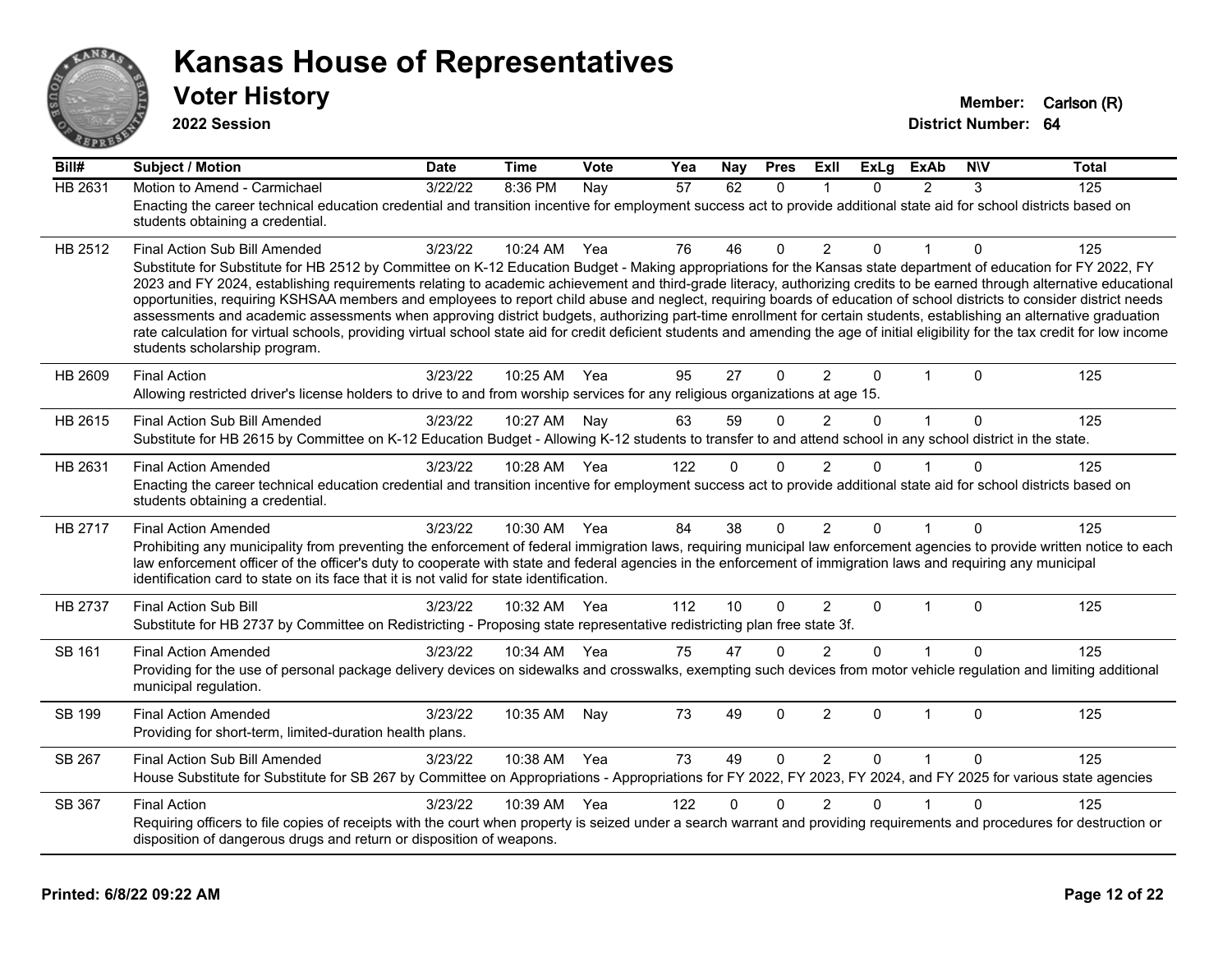

**2022 Session**

| Bill#         | <b>Subject / Motion</b>                                                                                                                                                                                                                                                                                                                                                                                                                                                                                        | <b>Date</b> | <b>Time</b>  | Vote | Yea | Nay         | <b>Pres</b>    | Exll           | <b>ExLg</b>  | <b>ExAb</b>  | <b>NIV</b>   | <b>Total</b> |
|---------------|----------------------------------------------------------------------------------------------------------------------------------------------------------------------------------------------------------------------------------------------------------------------------------------------------------------------------------------------------------------------------------------------------------------------------------------------------------------------------------------------------------------|-------------|--------------|------|-----|-------------|----------------|----------------|--------------|--------------|--------------|--------------|
| <b>SB 493</b> | <b>Final Action Amended</b><br>Prohibiting cities and counties from regulating plastic and other containers designed for the consumption, transportation or protection of merchandise, food or<br>beverages.                                                                                                                                                                                                                                                                                                   | 3/23/22     | 10:40 AM     | Yea  | 74  | 48          | $\Omega$       | 2              | $\Omega$     | 1            | $\Omega$     | 125          |
| HB 2231       | Motion to Concur<br>Amending the definition of the crime of conducting a pyramid promotional scheme, providing for an exemption and defining key terms.                                                                                                                                                                                                                                                                                                                                                        | 3/23/22     | 10:43 AM     | Yea  | 118 | 3           | 1              | $\overline{2}$ | $\Omega$     | 1            | $\Omega$     | 125          |
| SB 506        | <b>Emergency Final Action</b><br>Providing for the north central Kansas down syndrome society distinctive license plate.                                                                                                                                                                                                                                                                                                                                                                                       | 3/23/22     | 12:48 PM     | Yea  | 117 | 5           | $\Omega$       | $\overline{2}$ | $\Omega$     | 1            | $\Omega$     | 125          |
| SB 434        | <b>Emergency Final Action</b><br>Creating exemptions in the open records act for records that contain captured license plate data or that pertain to the location of an automated license plate recognition<br>system.                                                                                                                                                                                                                                                                                         | 3/23/22     | 12:49 PM     | Yea  | 122 | $\mathbf 0$ | 0              | $\overline{2}$ | $\Omega$     |              | $\mathbf 0$  | 125          |
| HB 2340       | <b>Emergency Final Action Amended</b><br>Increasing the minimum age to 21 to purchase or possess cigarettes and tobacco products.                                                                                                                                                                                                                                                                                                                                                                              | 3/23/22     | 12:50 PM     | Yea  | 79  | 43          | $\mathbf 0$    | $\overline{2}$ | $\mathbf{0}$ | $\mathbf{1}$ | $\Omega$     | 125          |
| HB 2492       | <b>Emergency Final Action Amended</b><br>Submitting claims against the state by the joint committee on special claims against the state.                                                                                                                                                                                                                                                                                                                                                                       | 3/23/22     | 12:52 PM     | Yea  | 116 | 6           | $\Omega$       | $\overline{2}$ | $\mathbf{0}$ | $\mathbf{1}$ | $\mathbf{0}$ | 125          |
| <b>SB 12</b>  | <b>Emergency Final Action Amended</b><br>Requiring the Kansas department for children and families to implement performance-based contracts.                                                                                                                                                                                                                                                                                                                                                                   | 3/23/22     | 12:53 PM     | Yea  | 117 | 5           | 0              | $\overline{2}$ | $\mathbf 0$  | $\mathbf{1}$ | $\Omega$     | 125          |
| HB 2502       | <b>Emergency Final Action Amended</b><br>Authorizing retail liquor stores to sell and deliver alcoholic liquor and cereal malt beverages to a caterer, public venue, club or drinking establishment located in any<br>county.                                                                                                                                                                                                                                                                                  | 3/23/22     | 12:54 PM     | Yea  | 112 | 10          | 0              | $\overline{2}$ | $\Omega$     |              | 0            | 125          |
| HB 2716       | <b>Emergency Final Action</b><br>Concerning the authorization of educational benefits for spouses and dependents of deceased, injured or disabled public safety officers and employees and certain<br>deceased, injured or disabled military personnel and prisoners of war; definitions; increasing the limitation on reimbursements to Kansas educational institutions.                                                                                                                                      | 3/23/22     | 12:55 PM     | Yea  | 122 | 0           | $\Omega$       | $\overline{2}$ | $\Omega$     |              | $\Omega$     | 125          |
| HB 2495       | <b>Emergency Final Action Amended</b><br>Prohibiting the disclosure of personal information about a person's affiliation with an entity that is exempt from federal income taxation under section 501(c) of the<br>federal internal revenue code.                                                                                                                                                                                                                                                              | 3/23/22     | 12:56 PM Yea |      | 107 | 13          | $\overline{2}$ | $\mathcal{P}$  | $\Omega$     | 1            | $\Omega$     | 125          |
| SB 150        | <b>Emergency Final Action Amended</b><br>Defining and prohibiting certain deceptive lawsuit advertising practices and restricting the use or disclosure of protected health information to solicit individuals for legal<br>services.                                                                                                                                                                                                                                                                          | 3/23/22     | 12:59 PM     | Yea  | 75  | 47          | $\Omega$       | $\overline{2}$ | $\Omega$     |              | $\Omega$     | 125          |
| SB 450        | <b>Emergency Final Action</b><br>Sub for SB 450 by Committee on Financial Institutions and Insurance: Eliminating the crediting to the Kansas public employees retirement fund of 80% of the proceeds<br>from the sale of surplus real estate, authorizing state educational institutions to sell and convey real property given to such state educational institutions as an<br>endowment, bequest or gift and authorizing the state board of regents to adopt policies relating to such sale and conveyance. | 3/23/22     | 1:00 PM      | Yea  | 117 | 5           | $\Omega$       | $\mathcal{P}$  | $\Omega$     | $\mathbf{1}$ | $\Omega$     | 125          |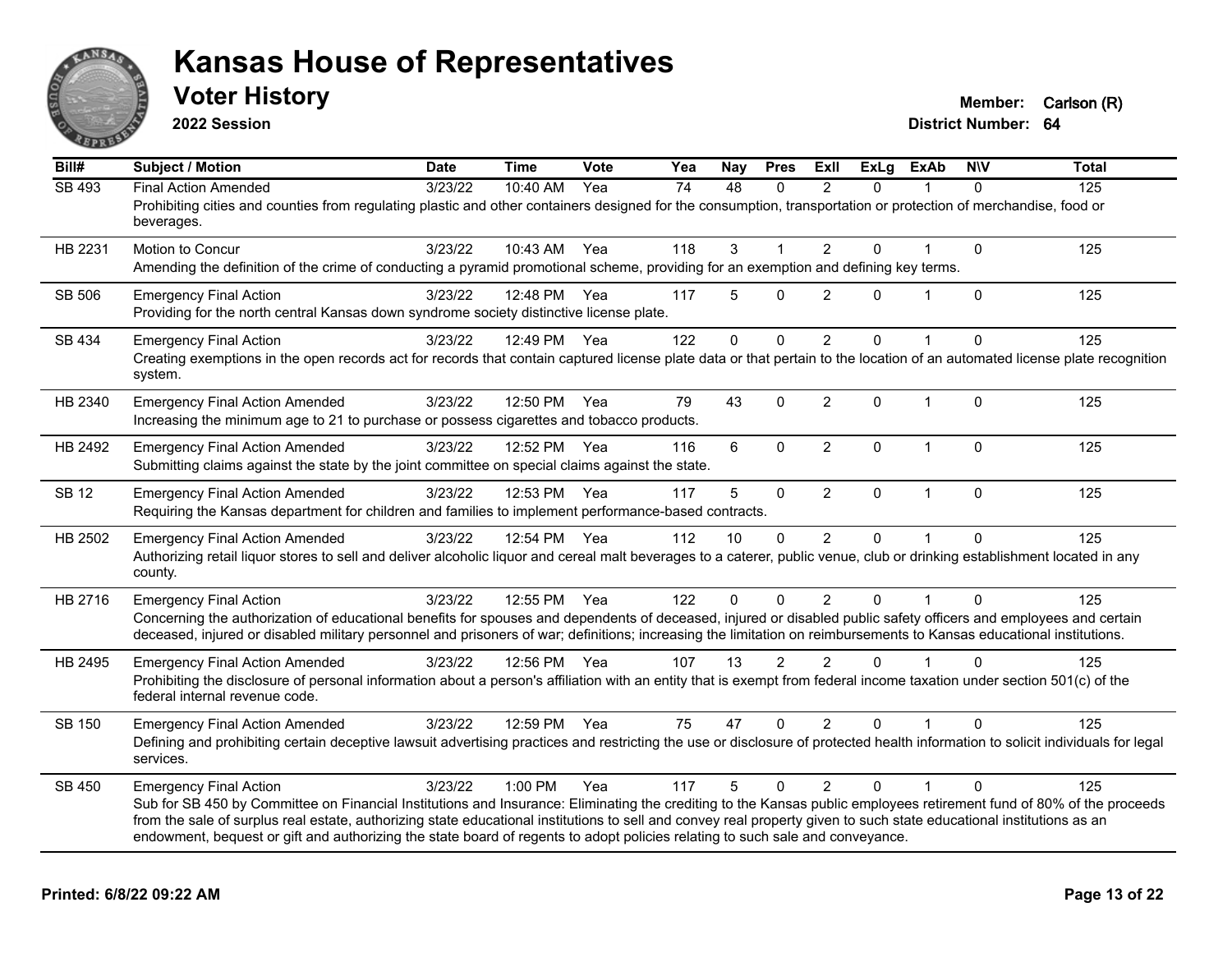

**2022 Session**

| Bill#          | <b>Subject / Motion</b>                                                                                                                                                                                                                                                                                                                                 | <b>Date</b> | <b>Time</b>  | Vote | Yea              | Nay            | <b>Pres</b> | ExII           | <b>ExLg</b> | <b>ExAb</b>    | <b>NIV</b>   | <b>Total</b> |
|----------------|---------------------------------------------------------------------------------------------------------------------------------------------------------------------------------------------------------------------------------------------------------------------------------------------------------------------------------------------------------|-------------|--------------|------|------------------|----------------|-------------|----------------|-------------|----------------|--------------|--------------|
| <b>HB 2504</b> | <b>Emergency Final Action Sub Bill</b><br>Substitute for HB 2504 by Committee on Transportation - Allowing the printing of the international symbol of access for disabled veteran distinctive license plates and<br>certain parking privileges for disabled veterans who meet certain physical disability definitions.                                 | 3/23/22     | 1:01 PM      | Yea  | $\overline{122}$ | $\mathbf{0}$   | $\Omega$    | 2              | $\Omega$    | 1              | $\Omega$     | 125          |
| SB 405         | <b>Emergency Final Action Amended</b><br>Authorizing the state historical society to convey certain real property to the Shawnee Tribe.                                                                                                                                                                                                                 | 3/23/22     | $1:02$ PM    | Yea  | 122              | $\mathbf 0$    | $\Omega$    | $\overline{2}$ | $\Omega$    | $\overline{1}$ | $\mathbf{0}$ | 125          |
| HB 2697        | <b>Emergency Final Action Amended</b><br>Making changes to the process for evaluating and treating people who are undergoing evaluation for competency to stand trial and allowing such evaluation and<br>treatment at various facilities.                                                                                                              | 3/23/22     | 1:02 PM      | Yea  | 122              | $\mathbf 0$    | $\Omega$    | $\overline{2}$ | $\Omega$    | $\mathbf{1}$   | $\Omega$     | 125          |
| HB 2596        | <b>Emergency Final Action Amended</b><br>Authorizing the board of education of a school district to contract with transportation network companies to provide certain transportation services.                                                                                                                                                          | 3/23/22     | 1:03 PM      | Yea  | 122              | $\Omega$       | 0           | $\overline{2}$ | $\Omega$    | 1              | $\Omega$     | 125          |
| SB 563         | EFA Sub Bill Amended<br>Substitute for SB 563 by Committee on Redistricting - Proposing state senatorial redistricting plan liberty three.                                                                                                                                                                                                              | 3/23/22     | 1:36 PM      | Yea  | 112              | 9              | 0           | $\overline{2}$ | $\Omega$    | $\overline{2}$ | $\mathbf{0}$ | 125          |
| HB 2458        | Motion to Concur<br>Senate Substitute for HB 2458 by Committee on Transportation - Limiting the liability of optometrists and ophthalmologists who report information to the division of<br>vehicles relating to a person's vision.                                                                                                                     | 3/29/22     | 10:43 AM     | Yea  | 121              | $\Omega$       | $\Omega$    | $\mathfrak{p}$ | $\Omega$    | $\mathcal{P}$  | $\Omega$     | 125          |
| HB 2228        | Motion to Concur<br>Requiring law enforcement agencies to adopt a policy regarding submission of sexual assault evidence kits and allowing evidence collection at child advocacy centers<br>or other facilities.                                                                                                                                        | 3/29/22     | 10:46 AM Yea |      | 121              | $\Omega$       | 0           | 2              | $\Omega$    | $\overline{2}$ | $\mathbf{0}$ | 125          |
| HB 2075        | Mot to Concur in Conference<br>Allowing venue for an adoption when the state is the agency to be where the state agency or its subcontracting agency has an office.                                                                                                                                                                                     | 3/29/22     | 10:49 AM     | Yea  | 121              | $\mathbf 0$    | 0           | $\overline{2}$ | $\Omega$    | $\overline{2}$ | $\mathbf 0$  | 125          |
| HB 2537        | Mot to Concur in Conference<br>Requiring the insurance department to hold a hearing in cases involving an order under the Kansas administrative procedure act.                                                                                                                                                                                          | 3/29/22     | 10:51 AM     | Yea  | 121              | $\Omega$       | $\Omega$    | $\overline{2}$ | $\Omega$    | $\overline{2}$ | $\Omega$     | 125          |
| HB 2605        | Motion to Concur<br>Increasing the rural population requirement maximum for the veterinary training program for rural Kansas and creating a food animal percentage requirement that may<br>be fulfilled in lieu thereof.                                                                                                                                | 3/29/22     | 10:54 AM Yea |      | 119              | $\overline{2}$ | $\Omega$    | $\overline{2}$ | 0           | $\overline{2}$ | $\mathbf{0}$ | 125          |
| HB 2607        | Mot to Concur in Conference<br>Clarifying the time limitations for habeas corpus claims, requiring earlier notice of anticipated release from custody of a person who may be a sexually violent predator to<br>the attorney general and a multidisciplinary team and specifying where such person will be detained during civil commitment proceedings. | 3/30/22     | 11:33 AM     | Yea  | 123              | $\Omega$       | 0           |                | $\Omega$    | $\Omega$       | $\mathbf 1$  | 125          |
| HB 2564        | Mot to Concur in Conference<br>Updating the version of risk-based capital instructions in effect.                                                                                                                                                                                                                                                       | 3/30/22     | 11:35 AM     | Yea  | 123              | $\Omega$       | 0           | $\mathbf{1}$   | $\Omega$    | $\Omega$       | $\mathbf 1$  | 125          |
| HB 2386        | Motion to Concur<br>Establishing requirements for the payment and reimbursement of dental services by a dental benefit plan.                                                                                                                                                                                                                            | 3/30/22     | 11:38 AM     | Yea  | 120              | 3              | 0           | $\overline{1}$ | $\Omega$    | 0              | $\mathbf{1}$ | 125          |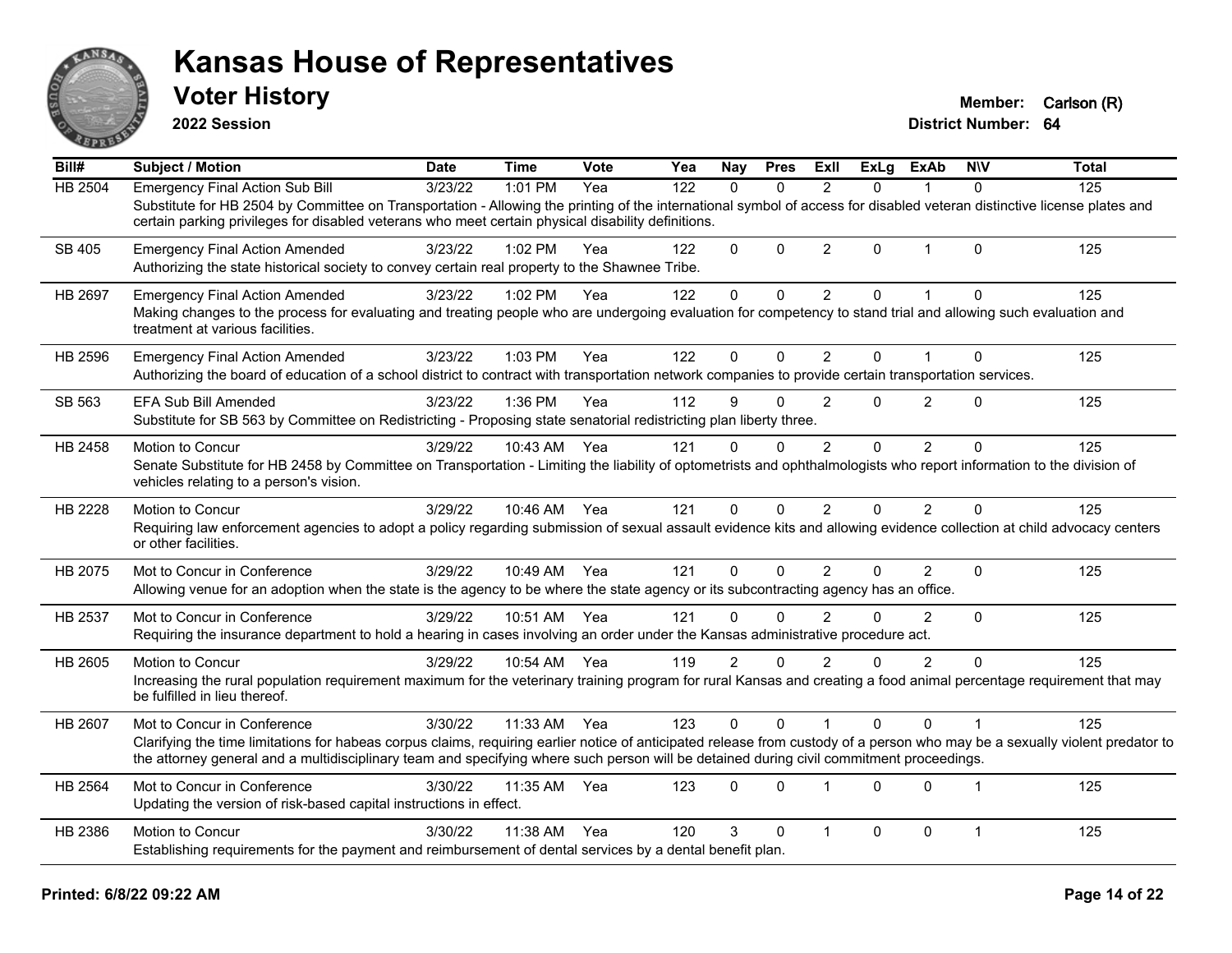

**2022 Session**

| Bill#        | <b>Subject / Motion</b>                                                                                                                                                                                                                                                                                                                                                                                                                                                                                                                                                                          | <b>Date</b> | <b>Time</b>  | <b>Vote</b> | Yea | Nay      | <b>Pres</b>  | ExII           | <b>ExLg</b>    | <b>ExAb</b>    | <b>NIV</b>    | <b>Total</b> |
|--------------|--------------------------------------------------------------------------------------------------------------------------------------------------------------------------------------------------------------------------------------------------------------------------------------------------------------------------------------------------------------------------------------------------------------------------------------------------------------------------------------------------------------------------------------------------------------------------------------------------|-------------|--------------|-------------|-----|----------|--------------|----------------|----------------|----------------|---------------|--------------|
| <b>SB 62</b> | Motion to adopt CCR                                                                                                                                                                                                                                                                                                                                                                                                                                                                                                                                                                              | 3/30/22     | 11:40 AM     | Yea         | 121 | 3        | $\Omega$     |                | $\Omega$       | $\mathbf{0}$   | 0             | 125          |
|              | Amending the standards for school-administered vision screenings for students, establishing the Kansas children's vision health and school readiness commission and<br>relating to the powers and duties of the Kansas commission for the deaf and hard of hearing with regard to registration of interpreters, communication access services<br>guidelines and adoption of rules and regulations.                                                                                                                                                                                               |             |              |             |     |          |              |                |                |                |               |              |
| SB 84        | <b>EFA Sub Bill Amended</b><br>House Substitute for Substitute for SB 84 by Committee on Federal and State Affairs - Authorizing sports wagering under the Kansas expanded lottery act.                                                                                                                                                                                                                                                                                                                                                                                                          | 3/30/22     | 12:45 PM     | Yea         | 88  | 36       | $\Omega$     | $\mathbf{1}$   | $\Omega$       | $\Omega$       | $\Omega$      | 125          |
| SB 563       | Motion to adopt CCR<br>Substitute for SB 563 by Committee on Redistricting - Proposing state senatorial redistricting plan liberty three.                                                                                                                                                                                                                                                                                                                                                                                                                                                        | 3/30/22     | 5:56 PM      | Yea         | 83  | 40       | $\Omega$     |                | 0              |                | $\Omega$      | 125          |
| HB 2476      | Motion to adopt CCR                                                                                                                                                                                                                                                                                                                                                                                                                                                                                                                                                                              | 3/31/22     | 10:57 AM     | Yea         | 115 | 5        | $\Omega$     | $\overline{2}$ | $\overline{2}$ | $\mathbf{1}$   | $\Omega$      | 125          |
|              | Providing for the silver star medal, bronze star medal, city of Hutchinson and daughters of the American revolution distinctive license plates and four distinctive license<br>plates for the Kansas department of wildlife and parks; authorizing the printing of the international symbol of access for disabled veteran distinctive license plates and<br>parking privileges for certain physically disabled veterans; allowing veteran distinctive license plate applicants to provide a DD214 form, DD form 2 (Retired) or a Kansas<br>veteran driver's license as proof of veteran status. |             |              |             |     |          |              |                |                |                |               |              |
| HB 2478      | Motion to adopt CCR<br>Designating a portion of United States highway 166 as the SGT Evan S Parker memorial highway, a portion of U.S. highway 56 as the PFC Shane Austin memorial<br>highway, a portion of United States highway 69 as the Senator Tom R Van Sickle memorial highway, a certain bridge on K-126 as the Dennis Crain memorial bridge, a<br>portion of United States highway 69 as the AMM2c Walter Scott Brown memorial highway and bridges on K-66 highway as veterans memorial bridge.                                                                                         | 3/31/22     | 10:59 AM Yea |             | 120 | $\Omega$ | <sup>0</sup> |                | $\mathcal{P}$  |                |               | 125          |
| HB 2595      | Motion to adopt CCR<br>Making certain antique vehicle titling procedures applicable to vehicles having a model year 60 years old or older.                                                                                                                                                                                                                                                                                                                                                                                                                                                       | 3/31/22     | 11:00 AM     | Yea         | 119 |          | $\Omega$     | $\mathfrak{p}$ | $\mathcal{P}$  |                | $\Omega$      | 125          |
| HB 2448      | Motion to adopt CCR                                                                                                                                                                                                                                                                                                                                                                                                                                                                                                                                                                              | 3/31/22     | 2:55 PM      | Nay         | 70  | 46       | $\Omega$     | 5              | $\Omega$       | $\overline{2}$ | $\mathcal{P}$ | 125          |
|              | Senate Substitute for HB 2448 by Committee on Public Health and Welfare - Requiring able-bodied adults without dependents to complete an employment and training<br>program in order to receive food assistance.                                                                                                                                                                                                                                                                                                                                                                                 |             |              |             |     |          |              |                |                |                |               |              |
| SB 446       | Motion to adopt CCR<br>Allowing restricted driver's license holders beginning at age 15 to drive to and from religious activities held by any religious organization and providing for the electronic<br>renewal of nondriver's identification card.                                                                                                                                                                                                                                                                                                                                             | 3/31/22     | 3:01 PM      | Yea         | 87  | 30       | $\Omega$     | 5              | $\Omega$       | 2              |               | 125          |
| SB 215       | Motion to adopt CCR                                                                                                                                                                                                                                                                                                                                                                                                                                                                                                                                                                              | 3/31/22     | 3:04 PM      | Yea         | 117 | $\Omega$ | $\Omega$     | 5              | $\Omega$       | 2              |               | 125          |
|              | Transferring the authority for postsecondary driver's education programs and driver training schools to the department of revenue and authorizing the board of education<br>of a school district to contract with transportation network companies to provide certain transportation services.                                                                                                                                                                                                                                                                                                   |             |              |             |     |          |              |                |                |                |               |              |
| HB 2005      | Motion to adopt CCR                                                                                                                                                                                                                                                                                                                                                                                                                                                                                                                                                                              | 3/31/22     | 3:11 PM      | Yea         | 73  | 45       | $\Omega$     | 5              | $\Omega$       | $\overline{2}$ | $\Omega$      | 125          |
|              | Excluding hot water supply boilers that have a nominal water capacity not exceeding 120 gallons from the provisions of the boiler safety act; creating the elevator safety<br>act to require safety standards, permit requirements, and insurance coverage for elevator contractors; requiring inspections of elevators and licensure for persons<br>installing, repairing and inspecting elevators; creating an elevator safety advisory board; establishing duties for the state fire marshal.                                                                                                 |             |              |             |     |          |              |                |                |                |               |              |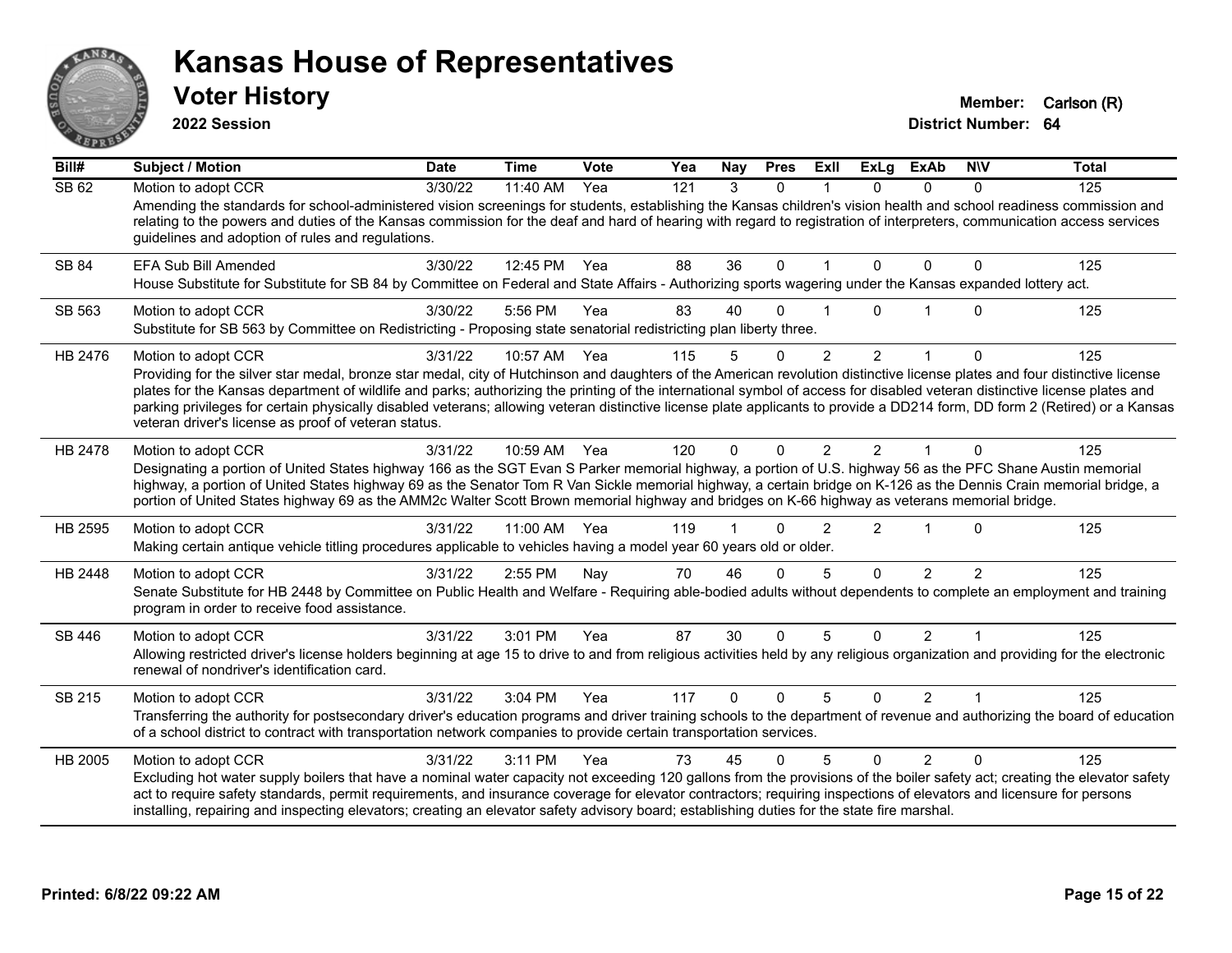

| Bill#            | <b>Subject / Motion</b>                                                                                                                                                                                                                                                                                                                                                                                                                                                                                                                                                                                                                                                                                                                                                                                                                                                                                                                                     | <b>Date</b> | <b>Time</b> | Vote | Yea | Nay            | <b>Pres</b>  | ExII | ExLg     | <b>ExAb</b>    | <b>NIV</b>  | <b>Total</b> |
|------------------|-------------------------------------------------------------------------------------------------------------------------------------------------------------------------------------------------------------------------------------------------------------------------------------------------------------------------------------------------------------------------------------------------------------------------------------------------------------------------------------------------------------------------------------------------------------------------------------------------------------------------------------------------------------------------------------------------------------------------------------------------------------------------------------------------------------------------------------------------------------------------------------------------------------------------------------------------------------|-------------|-------------|------|-----|----------------|--------------|------|----------|----------------|-------------|--------------|
| $\overline{SB2}$ | Motion to adopt CCR<br>Allowing consumption of beer, wine or other alcoholic liquor on the Kansas state fairgrounds; increasing the number of temporary permits an applicant may receive from                                                                                                                                                                                                                                                                                                                                                                                                                                                                                                                                                                                                                                                                                                                                                               | 3/31/22     | 4:51 PM     | Yea  | 86  | 31             | $\Omega$     | 5    | 0        | 3              | $\Omega$    | 125          |
|                  | four to 12 permits per year; limiting what cities, counties or townships may charge for a temporary permit to not more than \$25 per day; crediting a portion of moneys<br>collected from the liquor drink tax and the liquor enforcement tax to the state fair capital improvements fund; requiring that licensed farm wineries be issued a cereal<br>malt beverage retailer license if the statutory requirements for such retailer license are satisfied; authorizing retail liquor stores to sell and deliver alcoholic liquor and<br>cereal malt beverages to a caterer, public venue, club or drinking establishment located in any adjacent county any county with a comer located within two miles<br>measured along the adjacent county boundary; Increasing the percentage of alcohol by volume allowed to not more than 16% for domestic table wine and the domestic<br>fortified wine threshold to more than 16% alcohol by volume.             |             |             |      |     |                |              |      |          |                |             |              |
| HB 2087          | Motion to adopt CCR<br>Limiting the review of certain rules and regulations by the director of the budget and requiring review of rules and regulations every five years.                                                                                                                                                                                                                                                                                                                                                                                                                                                                                                                                                                                                                                                                                                                                                                                   | 3/31/22     | 4:54 PM     | Yea  | 105 | 12             | $\mathbf{0}$ | 5    | $\Omega$ | 3              | $\Omega$    | 125          |
| HB 2559          | Motion to adopt CCR                                                                                                                                                                                                                                                                                                                                                                                                                                                                                                                                                                                                                                                                                                                                                                                                                                                                                                                                         | 3/31/22     | 4:58 PM     | Yea  | 102 | 15             | $\mathbf 0$  | 5    | $\Omega$ | 3              | $\mathbf 0$ | 125          |
| HB 2489          | Mot to Concur in Conference                                                                                                                                                                                                                                                                                                                                                                                                                                                                                                                                                                                                                                                                                                                                                                                                                                                                                                                                 | 3/31/22     | 5:01 PM     | Yea  | 117 | $\Omega$       | $\Omega$     | 5    | $\Omega$ | 3              | $\Omega$    | 125          |
|                  | Amending provisions of the technology-enabled fiduciary financial institutions act relating to out-of-state financial institutions, banks and trust companies conducting<br>fidfin transactions, fees and assessments, examinations, disclosures to consumers and requiring such institutions to be mandatory reporters for purposes of elder<br>abuse.                                                                                                                                                                                                                                                                                                                                                                                                                                                                                                                                                                                                     |             |             |      |     |                |              |      |          |                |             |              |
| SB 91            | Motion to adopt CCR<br>House Substitute for SB 91 by Committee on Commerce, Labor and Economic Development - Providing liability protection for businesses, municipalities and<br>educational institutions that participate in high school work-based learning programs and providing that schools are responsible for injuries to students participating in<br>such programs                                                                                                                                                                                                                                                                                                                                                                                                                                                                                                                                                                               | 3/31/22     | 9:05 PM     | Yea  | 116 | $\Omega$       | $\Omega$     | 5    | n        |                | $\Omega$    | 125          |
| <b>SB 421</b>    | Motion to adopt CCR<br>Transferring \$1,000,000,000 from the state general fund to the Kansas public employees retirement fund during fiscal year 2022 and eliminating certain level-dollar<br>KPERS employer contribution payments.                                                                                                                                                                                                                                                                                                                                                                                                                                                                                                                                                                                                                                                                                                                        | 3/31/22     | 9:10 PM     | Yea  | 106 | 10             | $\Omega$     | 5    | $\Omega$ | 4              | $\Omega$    | 125          |
| SB 408           | Motion to adopt CCR<br>Increasing the criminal penalties for multiple thefts of mail; specifying that the crime of burglary includes, without authority, entering into or remaining within any locked<br>or secured portion of any dwelling, building or other structure, with intent to commit another crime therein; providing guidance to determine how offenders under the<br>supervision of two or more supervision agencies can have supervision consolidated into one agency; requiring an offender who raises error in such offender's criminal<br>history calculation for the first time on appeal to show prejudicial error and authorizing the court to correct an illegal sentence while a direct appeal is pending; and<br>transferring the responsibility to certify drug abuse treatment providers that participate in the certified drug abuse treatment program from the department of corrections<br>to the Kansas sentencing commission. | 3/31/22     | 9:15 PM     | Yea  | 114 | $\overline{2}$ | $\mathbf{0}$ | 5    | $\Omega$ | 4              | $\Omega$    | 125          |
| SB 366           | Motion to adopt CCR<br>Specifying that the crime of burglary includes, without authority, entering into or remaining within any locked or secured portion of any dwelling, building or other<br>structure, with intent to commit another crime therein.                                                                                                                                                                                                                                                                                                                                                                                                                                                                                                                                                                                                                                                                                                     | 3/31/22     | $9:20$ PM   | Yea  | 116 | $\Omega$       | $\Omega$     | 5    | $\Omega$ |                | $\Omega$    | 125          |
| HB 2456          | Motion to adopt CCR<br>Establishing the Kansas kids lifetime combination hunting and fishing license.                                                                                                                                                                                                                                                                                                                                                                                                                                                                                                                                                                                                                                                                                                                                                                                                                                                       | 3/31/22     | 11:22 PM    | Yea  | 93  | 20             | $\Omega$     | 5    | $\Omega$ | $\overline{7}$ | $\Omega$    | 125          |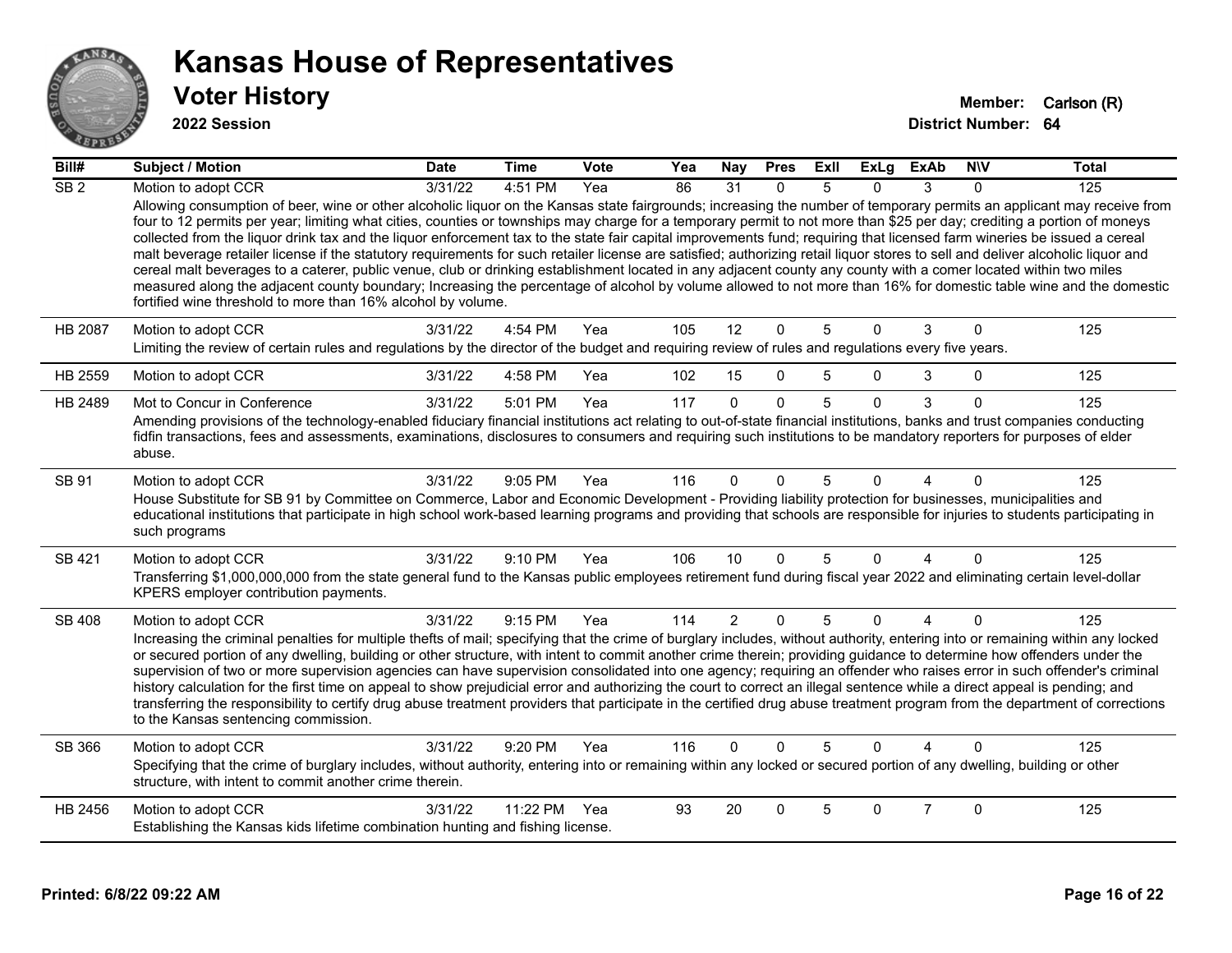

**2022 Session**

**District Number: 64 Voter History Member:** Carlson (R)

**Bill# Subject / Motion Date Time Vote Yea Nay Pres Exll ExLg ExAb N\V Total** HB 2703 Motion to adopt CCR 3/31/22 11:25 PM Yea 110 3 0 5 0 7 0 125 Changing law relating to employment including employment security law provisions regarding the employment security fund status and employer contribution rates and the definition of employment to conform with federal law, making revisions to the department of labor's my reemployment plan program and enacting the Kansas targeted employment act to facilitate employment of persons with developmental disabilities through a tax credit incentive for employers. 0 Motion to Adjourn - Helgerson 3/31/22 11:32 PM Nay 29 77 0 5 0 7 7 125 SB 200 Motion to adopt CCR 4/1/22 11:16 AM Yea 112 2 0 7 0 2 2 125 Expanding the pharmacist scope of practice to include initiation of therapy for certain conditions, updating provisions of the prescription monitoring program act relating to program data, storage and access and increasing the membership of the advisory committee. SB 343 Motion to adopt CCR 4/1/22 11:19 AM Yea 115 0 0 7 0 2 1 125 Providing considerations for in family law, adoption, foster care, guardianship and child in need of care proceedings for parents or prospective parents who are blind and updating the term "hearing impaired" to "hard of hearing" in statutes related to persons with hearing loss. SB 453 Motion to adopt CCR 4/1/22 11:22 AM Yea 116 0 0 7 0 2 0 125 Requiring unlicensed employees in adult care homes to complete certain training requirements, reinstating the social worker applicant option for board-approved postgraduate supervised experience, allowing master's and clinical level licensees to take the baccalaureate addiction counselor test and requiring the behavioral sciences regulatory board to accept a master of social work degree from Fort Hays state university as from an accredited college or university. SB 286 Motion to Adopt CCR 4/1/22 12:44 PM Yea 64 51 1 7 0 2 0 125 House Substitute for Substitute for SB 286 by Committee on Judiciary - Continuing the governmental response to the COVID-19 pandemic in Kansas by extending the expanded use of telemedicine, the suspension of certain requirements related to medical care facilities and immunity from civil liability for certain healthcare providers, certain persons conducting business in this state and covered facilities for COVID-19 claims until January 20, 2023, creating the crime of interference with the conduct of a hospital and increasing the criminal penalties for battery of a healthcare provider. SB 267 Motion to adopt CCR 4/1/22 4:05 PM Yea 104 12 0 7 0 2 0 125 House Substitute for Substitute for SB 267 by Committee on Appropriations - Appropriations for FY 2022, FY 2023, FY 2024, FY 2025, FY26 and FY27 for various state agencies. HB 2279 Mot to Concur in Conference  $\frac{4}{1/22}$  5:21 PM Yea 80 34 0 7 0 4 0 125 Senate substitute for HB 2279 by committee on public health and welfare - Amending the advanced practice registered nurse authorized scope of practice to permit the prescribing of drugs without a supervising physician. HB 2109 Motion to adopt CCR 4/1/22 6:18 PM Yea 92 20 1 7 0 5 0 125 Prohibiting the disclosure of personal information about a person's affiliation with an entity that is exempt from federal income taxation under section 501(c) of the federal internal revenue code and continuing in existence certain exceptions to the disclosure of public records under the open records act.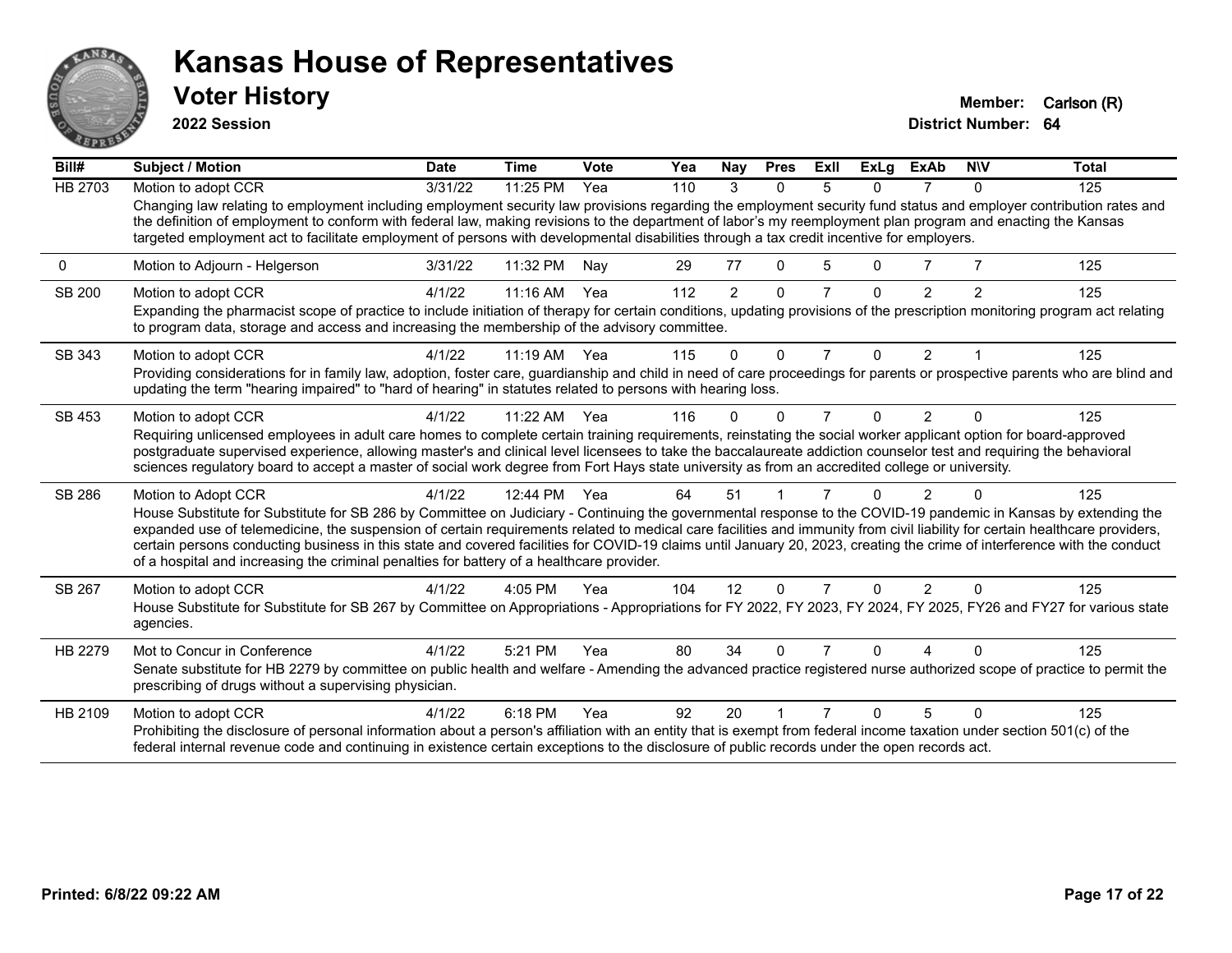

| Bill#          | <b>Subject / Motion</b>                                                                                                                                                                                                                                                                                                                                                                                                                                                                                                                                                                                                                                                                                                                                                                                                                                                                                                                                                                                                                                                                                                                                                                               | <b>Date</b> | <b>Time</b> | <b>Vote</b> | Yea | Nay      | <b>Pres</b>  | Exll | <b>ExLg</b>  | <b>ExAb</b> | <b>NIV</b> | <b>Total</b> |
|----------------|-------------------------------------------------------------------------------------------------------------------------------------------------------------------------------------------------------------------------------------------------------------------------------------------------------------------------------------------------------------------------------------------------------------------------------------------------------------------------------------------------------------------------------------------------------------------------------------------------------------------------------------------------------------------------------------------------------------------------------------------------------------------------------------------------------------------------------------------------------------------------------------------------------------------------------------------------------------------------------------------------------------------------------------------------------------------------------------------------------------------------------------------------------------------------------------------------------|-------------|-------------|-------------|-----|----------|--------------|------|--------------|-------------|------------|--------------|
| <b>HB 2299</b> | Motion to adopt CCR<br>Requiring retention of fingerprints by the Kansas bureau of investigation for participation in the federal rap back program; imposing restrictions on surveillance by certain<br>employees of the Kansas department of wildlife and parks on private property; expanding the jurisdiction and powers of law enforcement officers to include situations<br>when an activity is observed leading the officer to reasonably suspect a person is committing, has committed or is about to commit a crime and reasonably believe that<br>a person is in imminent danger of death or bodily injury without immediate action; allowing a search warrant to be executed within 240 hours from the time of issuance;<br>and directing the Kansas department for children and families to share certain information with investigating law enforcement agencies.                                                                                                                                                                                                                                                                                                                         | 4/1/22      | 6:23 PM     | Yea         | 110 | 3        | $\mathbf{0}$ |      | <sup>n</sup> | 5           | 0          | 125          |
| HB 2508        | Motion to adopt CCR<br>Modifying the definition of possession in the Kansas criminal code, modifying the elements of and making changes to the criminal penalties of abuse of a child, requiring<br>a forfeiture of an appearance bond to be set aside in certain circumstances, permitting testimony to be presented using a two-way electronic audio-video communication<br>device during a preliminary hearing, making changes to the process for evaluating and treating people who are undergoing evaluation for competency to stand trial and<br>allowing mobile competency evaluations.                                                                                                                                                                                                                                                                                                                                                                                                                                                                                                                                                                                                        | 4/1/22      | 6:28 PM     | Yea         | 113 |          |              |      |              |             |            | 125          |
| HB 2377        | Motion to adopt CCR<br>Revising laws relating to operating an aircraft under the influence, including prescribing criminal and administrative penalties and providing for testing of blood, breath,<br>urine or other bodily substances, and preliminary screening tests of breath or oral fluid; authorizing reinstatement of a driver's license for certain persons with an ignition<br>interlock device restriction; requiring persons with an ignition interlock device restriction to complete the ignition interlock device program before driving privileges are<br>fully reinstated; providing for reduced ignition interlock device program costs for certain persons; providing that the highway patrol has oversight of state certification of<br>ignition interlock manufacturers and their service providers; modifying the criminal penalties for driving a commercial motor vehicle under the influence and driving under<br>the influence; increasing the period of disqualification for certain offenses committed by a person with commercial driving privileges; and prohibiting prosecuting<br>attorneys from concealing certain traffic violations from the CDLIS driver report. | 4/1/22      | 6:34 PM     | Yea         | 101 | 12       | $\Omega$     | 7    | 0            | 5           | 0          | 125          |
| HB 2361        | Motion to adopt CCR<br>Senate Substitute for HB 2361 by Committee on Judiciary - Removing the requirement that all district court judges in Douglas county serve on the board of trustees of<br>the law library, authorizing the supreme court to adopt rules establishing specialty court programs, creating the specialty court funding advisory committee and the<br>specialty court resources fund, authorizing courts to order defendants to participate in specialty court programs and allowing expungement of certain convictions when<br>defendants complete the requirements of such programs.                                                                                                                                                                                                                                                                                                                                                                                                                                                                                                                                                                                              | 4/1/22      | 6:39 PM     | Yea         | 113 | $\Omega$ | $\Omega$     |      | 0            | 5           | $\Omega$   | 125          |
| <b>SB 58</b>   | Motion to adopt CCR<br>Establishing the parents' bill of rights for parents of students attending elementary or secondary school in this state.                                                                                                                                                                                                                                                                                                                                                                                                                                                                                                                                                                                                                                                                                                                                                                                                                                                                                                                                                                                                                                                       | 4/1/22      | 6:57 PM     | Yea         | 67  | 46       | $\Omega$     |      | U            | 5           | $\Omega$   | 125          |
| SB 160         | Motion to adopt CCR<br>Enacting the fairness in women's sports act to require that student athletic teams only include members who are of the same biological sex unless designated as coed.                                                                                                                                                                                                                                                                                                                                                                                                                                                                                                                                                                                                                                                                                                                                                                                                                                                                                                                                                                                                          | 4/1/22      | 8:00 PM     | Yea         | 74  | 39       | U            |      | <sup>n</sup> | 5           | $\Omega$   | 125          |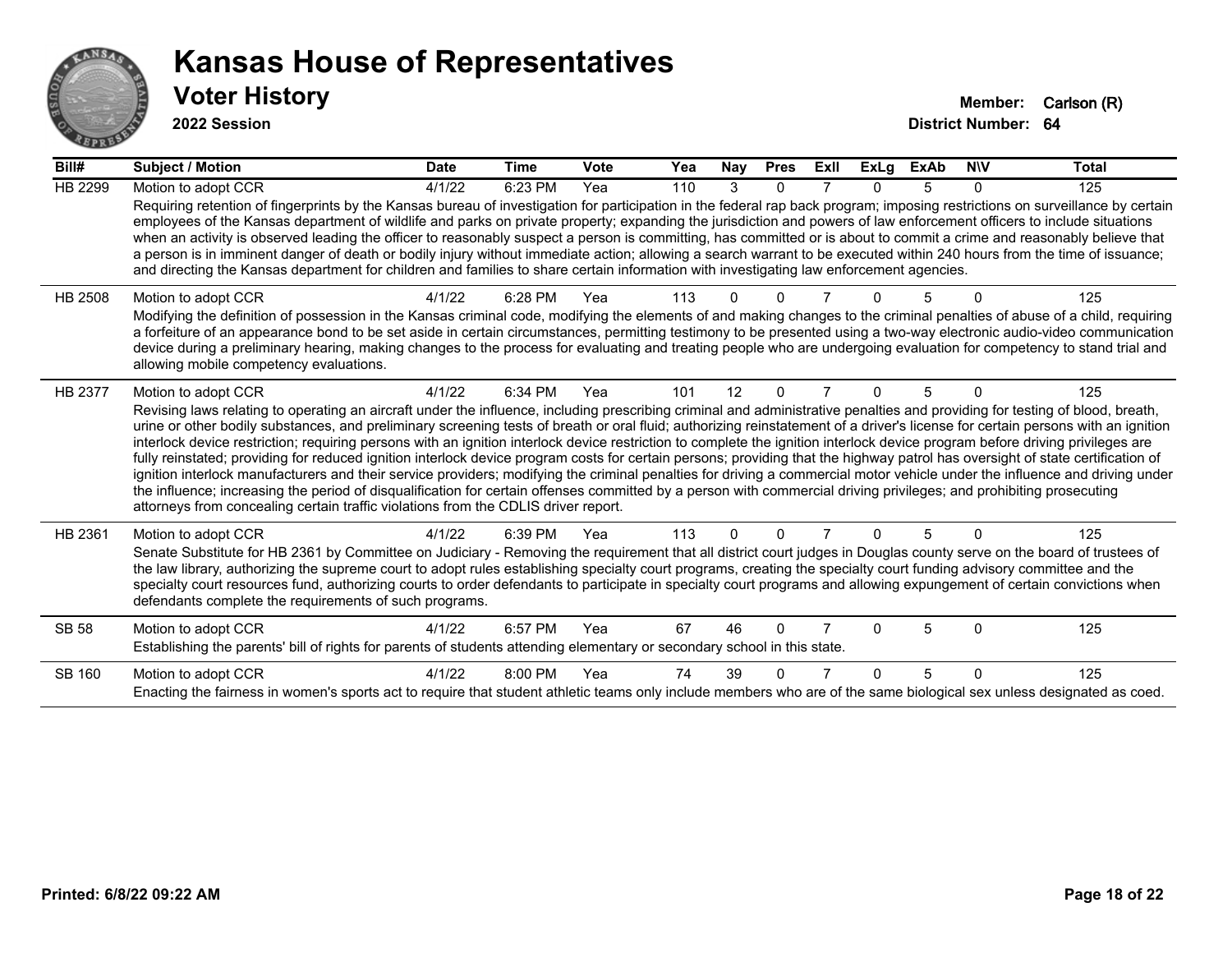

| Bill#           | <b>Subject / Motion</b>                                                                                                                                                                                                                                                                                                                                                                                                                                                                                                                                                                                                                                                                                                                                                                                                                                                                                                                                                                                                                                                                                                                                                                                                                                                                                                                                                                                                                                                                                                                                                                                                                                                                                                                                                                                                                                                                                                                                                                                                                                                                                                                                                                                                                                                                                                                                                                                                                                                                                                                                                                                                                                                                                                                                                                                                                                                                                                                                                                                                                                                                                                                                                     | <b>Date</b> | <b>Time</b> | <b>Vote</b> | Yea | Nay      | <b>Pres</b> | ExII           | ExLg     | ExAb           | <b>NIV</b>   | Total |
|-----------------|-----------------------------------------------------------------------------------------------------------------------------------------------------------------------------------------------------------------------------------------------------------------------------------------------------------------------------------------------------------------------------------------------------------------------------------------------------------------------------------------------------------------------------------------------------------------------------------------------------------------------------------------------------------------------------------------------------------------------------------------------------------------------------------------------------------------------------------------------------------------------------------------------------------------------------------------------------------------------------------------------------------------------------------------------------------------------------------------------------------------------------------------------------------------------------------------------------------------------------------------------------------------------------------------------------------------------------------------------------------------------------------------------------------------------------------------------------------------------------------------------------------------------------------------------------------------------------------------------------------------------------------------------------------------------------------------------------------------------------------------------------------------------------------------------------------------------------------------------------------------------------------------------------------------------------------------------------------------------------------------------------------------------------------------------------------------------------------------------------------------------------------------------------------------------------------------------------------------------------------------------------------------------------------------------------------------------------------------------------------------------------------------------------------------------------------------------------------------------------------------------------------------------------------------------------------------------------------------------------------------------------------------------------------------------------------------------------------------------------------------------------------------------------------------------------------------------------------------------------------------------------------------------------------------------------------------------------------------------------------------------------------------------------------------------------------------------------------------------------------------------------------------------------------------------------|-------------|-------------|-------------|-----|----------|-------------|----------------|----------|----------------|--------------|-------|
| HB 2239         | Motion to adopt CCR                                                                                                                                                                                                                                                                                                                                                                                                                                                                                                                                                                                                                                                                                                                                                                                                                                                                                                                                                                                                                                                                                                                                                                                                                                                                                                                                                                                                                                                                                                                                                                                                                                                                                                                                                                                                                                                                                                                                                                                                                                                                                                                                                                                                                                                                                                                                                                                                                                                                                                                                                                                                                                                                                                                                                                                                                                                                                                                                                                                                                                                                                                                                                         | 4/1/22      | 9:45 PM     | Yea         | 103 | 10       | $\Omega$    |                | $\Omega$ | 5              | $\Omega$     | 125   |
|                 | Providing tax credits for graduates of aerospace and aviation-related educational programs and employers of program graduates, school and classroom supplies<br>purchased by teachers, contributions to community colleges and technical colleges, qualified railroad track maintenance expenditures of short line railroads and<br>associated rail siding owners or lessees and expanding eligibility, amount and transferability of the research and development tax credit, providing homestead property<br>tax refunds from the income tax refund fund to certain persons based on the increase in property tax over the base year property tax amount, providing for an additional<br>personal income tax exemption for 100% disabled veterans, establishing the salt parity act to allow pass-through entities to elect to pay state income tax at the entity<br>level, establishing a checkoff for contributions to the Kansas historic site fund, establishing a revenue neutral rate complaint process for tax levies, authorizing the<br>county clerk to limit the amount of ad valorem taxes to be levied in certain circumstances, establishing a deadline for budgets to be filed with the director of accounts<br>and reports, requiring roll call votes and publication of information to exceed the revenue neutral rate, classifying certain agritourism activities and zoos as land devoted<br>to agricultural use, classifying land devoted to agriculture that is subject to the federal grassland conservation reserve program as grassland, establishing a property tax<br>exemption for antique utility trailers, allowing for the proration of value when certain personal property is acquired or sold prior to September 1 of any tax year, providing<br>for the exemption of inventory and work-in-progress machinery and equipment for telecommunications machinery and equipment, increasing the extent of exemption for<br>residential property from the statewide school levy, providing for abatement or credit of property tax for buildings and improvements destroyed or substantially destroyed<br>by natural disaster, providing a sales tax exemption for certain fencing and for reconstructing, repairing or replacing certain fencing damaged or destroyed by a wildfire,<br>flood, tornado or other natural disaster, excluding separately stated delivery charges from sales or selling price, removing the expiration on manufacturer cash rebates<br>on motor vehicles, providing countywide retailers' sales tax authority for Wilson county, requiring disclosure of distribution of revenues on countywide retailers' sales tax<br>ballot proposals, validating the election held to approve a retailers' sales tax levy by the city of Latham, extending the time period for eligibility in the loan repayment<br>program and the income tax credit for rural opportunity zones, enacting the Gage park improvement authority act and providing for the creation of the Gage park<br>improvement authority and an election for the imposition of a countywide sales tax sales tax within the boundaries of Shawnee county. |             |             |             |     |          |             |                |          |                |              |       |
| HB 2644         | Motion to Concur in Conference<br>Designating the Sandhill plum as the official state fruit.                                                                                                                                                                                                                                                                                                                                                                                                                                                                                                                                                                                                                                                                                                                                                                                                                                                                                                                                                                                                                                                                                                                                                                                                                                                                                                                                                                                                                                                                                                                                                                                                                                                                                                                                                                                                                                                                                                                                                                                                                                                                                                                                                                                                                                                                                                                                                                                                                                                                                                                                                                                                                                                                                                                                                                                                                                                                                                                                                                                                                                                                                | 4/1/22      | 9:48 PM     | Yea         | 108 | 5        | $\Omega$    |                | 0        | 5              | $\mathbf{0}$ | 125   |
| SB 261          | Motion to adopt CCR<br>Substitute for SB 261 by Committee on Agriculture -- Prohibiting the use of identifiable meat terms on the labels of meat analogs when such labels do not include proper<br>qualifying language to indicate that such products do not contain meat.                                                                                                                                                                                                                                                                                                                                                                                                                                                                                                                                                                                                                                                                                                                                                                                                                                                                                                                                                                                                                                                                                                                                                                                                                                                                                                                                                                                                                                                                                                                                                                                                                                                                                                                                                                                                                                                                                                                                                                                                                                                                                                                                                                                                                                                                                                                                                                                                                                                                                                                                                                                                                                                                                                                                                                                                                                                                                                  | 4/1/22      | 9:56 PM     | Yea         | 113 | $\Omega$ | $\Omega$    | $\overline{7}$ | $\Omega$ | 5              | $\mathbf{0}$ | 125   |
| SB 84           | Substitute Motion to Not Adopt CCR<br>House Substitute for Substitute for SB 84 by Committee on Federal and State Affairs - Authorizing sports wagering under the Kansas expanded lottery act.                                                                                                                                                                                                                                                                                                                                                                                                                                                                                                                                                                                                                                                                                                                                                                                                                                                                                                                                                                                                                                                                                                                                                                                                                                                                                                                                                                                                                                                                                                                                                                                                                                                                                                                                                                                                                                                                                                                                                                                                                                                                                                                                                                                                                                                                                                                                                                                                                                                                                                                                                                                                                                                                                                                                                                                                                                                                                                                                                                              | 4/1/22      | 11:59 PM    | Nay         | 56  | 56       | $\Omega$    | $\overline{7}$ | $\Omega$ | 6              | $\Omega$     | 125   |
| SB 84           | Motion to Adopt CCR<br>House Substitute for Substitute for SB 84 by Committee on Federal and State Affairs - Authorizing sports wagering under the Kansas expanded lottery act.                                                                                                                                                                                                                                                                                                                                                                                                                                                                                                                                                                                                                                                                                                                                                                                                                                                                                                                                                                                                                                                                                                                                                                                                                                                                                                                                                                                                                                                                                                                                                                                                                                                                                                                                                                                                                                                                                                                                                                                                                                                                                                                                                                                                                                                                                                                                                                                                                                                                                                                                                                                                                                                                                                                                                                                                                                                                                                                                                                                             | 4/1/22      | 11:59 PM    | Yea         | 63  | 49       | $\Omega$    | $\overline{7}$ | $\Omega$ | 6              | $\Omega$     | 125   |
| HB 2487         | Motions of a Previous Day                                                                                                                                                                                                                                                                                                                                                                                                                                                                                                                                                                                                                                                                                                                                                                                                                                                                                                                                                                                                                                                                                                                                                                                                                                                                                                                                                                                                                                                                                                                                                                                                                                                                                                                                                                                                                                                                                                                                                                                                                                                                                                                                                                                                                                                                                                                                                                                                                                                                                                                                                                                                                                                                                                                                                                                                                                                                                                                                                                                                                                                                                                                                                   | 4/26/22     | 11:35 AM    | Nay         | 48  | 74       | 0           |                | 0        | $\overline{2}$ | $\mathbf 0$  | 125   |
| <b>HCR 5022</b> | Motion to adopt CCR<br>Proposing a constitutional amendment requiring that a sheriff be elected in each county; exception.                                                                                                                                                                                                                                                                                                                                                                                                                                                                                                                                                                                                                                                                                                                                                                                                                                                                                                                                                                                                                                                                                                                                                                                                                                                                                                                                                                                                                                                                                                                                                                                                                                                                                                                                                                                                                                                                                                                                                                                                                                                                                                                                                                                                                                                                                                                                                                                                                                                                                                                                                                                                                                                                                                                                                                                                                                                                                                                                                                                                                                                  | 4/26/22     | 11:43 AM    | Yea         | 91  | 31       | $\Omega$    | -1             | $\Omega$ | $\overline{2}$ | $\mathbf{0}$ | 125   |
| HB 2387         | Motion to adopt CCR<br>Prohibiting the issuance of a request for proposal or entering into a new contract for the administration and provision of benefits under the medical assistance program<br>and removing the authority of the governor to prohibit attending or conducting certain religious services and worship services.                                                                                                                                                                                                                                                                                                                                                                                                                                                                                                                                                                                                                                                                                                                                                                                                                                                                                                                                                                                                                                                                                                                                                                                                                                                                                                                                                                                                                                                                                                                                                                                                                                                                                                                                                                                                                                                                                                                                                                                                                                                                                                                                                                                                                                                                                                                                                                                                                                                                                                                                                                                                                                                                                                                                                                                                                                          | 4/26/22     | 12:47 PM    | Yea         | 84  | 38       | $\Omega$    | $\overline{1}$ | $\Omega$ | 2              | $\Omega$     | 125   |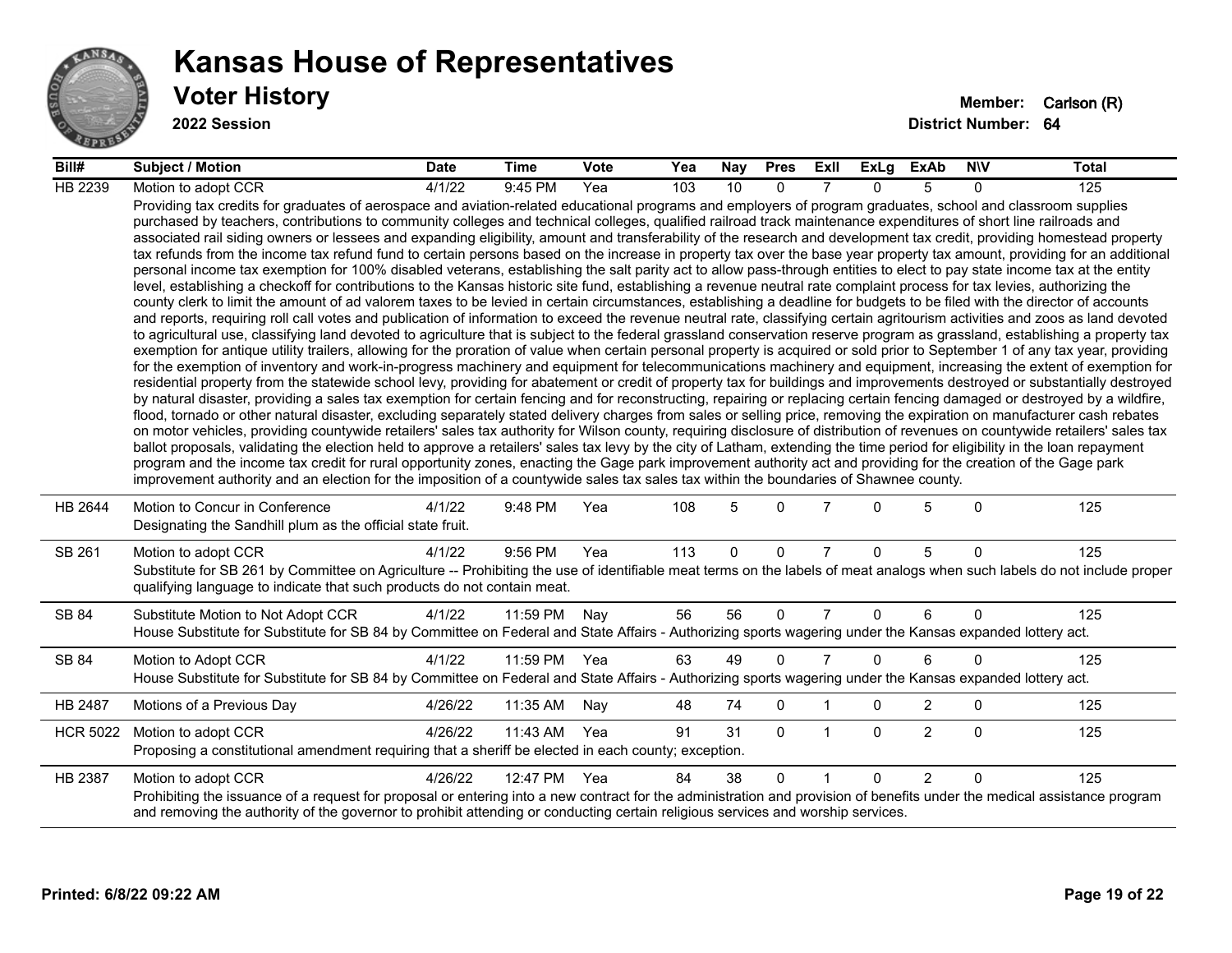

| Bill#          | <b>Subject / Motion</b>                                                                                                                                                                                                                                                                                                                                 | <b>Date</b> | <b>Time</b>  | Vote | Yea | Nay | <b>Pres</b> | ExII         | <b>ExLg</b> | <b>ExAb</b>    | <b>NIV</b> | <b>Total</b> |
|----------------|---------------------------------------------------------------------------------------------------------------------------------------------------------------------------------------------------------------------------------------------------------------------------------------------------------------------------------------------------------|-------------|--------------|------|-----|-----|-------------|--------------|-------------|----------------|------------|--------------|
| <b>HB 2252</b> | Motion to adopt CCR                                                                                                                                                                                                                                                                                                                                     | 4/26/22     | 12:50 PM     | Yea  | 84  | 38  | $\Omega$    |              | $\Omega$    | 2              | $\Omega$   | 125          |
|                | Prohibiting the modification of election laws by agreement except as approved by the legislative coordinating council.                                                                                                                                                                                                                                  |             |              |      |     |     |             |              |             |                |            |              |
| HB 2138        | Motion to adopt CCR                                                                                                                                                                                                                                                                                                                                     | 4/26/22     | 1:03 PM      | Yea  | 82  | 40  | 0           |              | $\Omega$    | $\overline{2}$ | $\Omega$   | 125          |
|                | Providing for the use of electronic poll books in elections and the approval of such books by the secretary of state, requiring all voting systems for elections to use                                                                                                                                                                                 |             |              |      |     |     |             |              |             |                |            |              |
|                | individual voter-verified paper ballots with a distinctive watermark, requiring the secretary of state and local election officers to develop an affidavit to be signed by                                                                                                                                                                              |             |              |      |     |     |             |              |             |                |            |              |
|                | election workers regarding handling of completed ballots, requiring audits of any federal, statewide or state legislative race that is within 1% of the total votes cast and<br>requiring randomized audits of elections procedures used in four counties in even-numbered years, requiring a county election officer to send a confirmation of address |             |              |      |     |     |             |              |             |                |            |              |
|                | when there is no election-related activity for any four calendar year period and exempting poll workers from certain election crimes.                                                                                                                                                                                                                   |             |              |      |     |     |             |              |             |                |            |              |
| HB 2237        | Motion to adopt CCR                                                                                                                                                                                                                                                                                                                                     | 4/26/22     | 1:13 PM      | Yea  | 109 | 12  |             |              | $\Omega$    | 2              | $\Omega$   | 125          |
|                | Enacting the Kansas affordable housing tax credit act, the Kansas housing investor tax credit act, the historic Kansas act, the Kansas rural home loan guarantee act,                                                                                                                                                                                   |             |              |      |     |     |             |              |             |                |            |              |
|                | authorizing certain residential real property appraisals in rural counties to be performed without completing the sales comparison approach to value, allowing the use of                                                                                                                                                                               |             |              |      |     |     |             |              |             |                |            |              |
|                | bond proceeds under the Kansas rural housing incentive district act for residential vertical development and renovation of certain buildings within economically                                                                                                                                                                                        |             |              |      |     |     |             |              |             |                |            |              |
|                | distressed urban areas and expanding eligibility for the child day care services assistance tax credit and providing a credit for employer payments to an organization<br>providing access to employees for child day care services.                                                                                                                    |             |              |      |     |     |             |              |             |                |            |              |
|                |                                                                                                                                                                                                                                                                                                                                                         |             |              |      |     |     |             |              |             |                |            |              |
| SB 313         | Motion to adopt CCR                                                                                                                                                                                                                                                                                                                                     | 4/27/22     | 3:32 PM      | Yea  | 75  | 44  | $\Omega$    | 3            | $\Omega$    | 3              | $\Omega$   | 125          |
|                | Providing for the use and regulation of autonomous motor vehicles and establishing the autonomous vehicle advisory committee.                                                                                                                                                                                                                           |             |              |      |     |     |             |              |             |                |            |              |
| HB 2466        | Motion to adopt CCR                                                                                                                                                                                                                                                                                                                                     | 4/27/22     | 3:39 PM      | Yea  | 109 | 10  | 0           | 3            | $\Omega$    | 3              | 0          | 125          |
|                | Substitute for HB 2466 by Committee on Education - Establishing the promoting advancement in computing knowledge act to increase the availability of computer<br>science education in Kansas schools and the career technical education credentialing and student transitioning to employment success pilot program; also exempting                     |             |              |      |     |     |             |              |             |                |            |              |
|                | national assessment providers from the student online personal protection act.                                                                                                                                                                                                                                                                          |             |              |      |     |     |             |              |             |                |            |              |
| HB 2492        | Motion to Concur                                                                                                                                                                                                                                                                                                                                        | 4/27/22     | 3:41 PM      | Yea  | 119 | 0   | $\Omega$    | 3            | $\Omega$    | 3              | $\Omega$   | 125          |
|                | Submitting claims against the state by the joint committee on special claims against the state.                                                                                                                                                                                                                                                         |             |              |      |     |     |             |              |             |                |            |              |
|                |                                                                                                                                                                                                                                                                                                                                                         |             |              |      |     |     |             |              |             |                |            |              |
| HB 2448        | Consideration of Veto                                                                                                                                                                                                                                                                                                                                   | 4/28/22     | 11:31 AM     | Yea  | 86  | 36  | $\Omega$    | $\mathbf{1}$ | $\Omega$    | $\overline{2}$ | $\Omega$   | 125          |
|                | Senate Substitute for HB 2448 by Committee on Public Health and Welfare - Requiring able-bodied adults without dependents to complete an employment and training<br>program in order to receive food assistance.                                                                                                                                        |             |              |      |     |     |             |              |             |                |            |              |
|                |                                                                                                                                                                                                                                                                                                                                                         |             |              |      |     |     |             |              |             |                |            |              |
| SB 58          | <b>Consideration of Veto</b><br>Establishing the parents' bill of rights for parents of students attending elementary or secondary school in this state.                                                                                                                                                                                                | 4/28/22     | 12:17 PM Yea |      | 72  | 50  | $\Omega$    |              | $\Omega$    | 2              | 0          | 125          |
|                |                                                                                                                                                                                                                                                                                                                                                         |             |              |      |     |     |             |              |             |                |            |              |
| SB 160         | <b>Consideration of Veto</b>                                                                                                                                                                                                                                                                                                                            | 4/28/22     | $1:14$ PM    | Yea  | 81  | 41  | n           |              | $\Omega$    | $\mathcal{P}$  | $\Omega$   | 125          |
|                | Enacting the fairness in women's sports act to require that student athletic teams only include members who are of the same biological sex unless designated as<br>coed.                                                                                                                                                                                |             |              |      |     |     |             |              |             |                |            |              |
| <b>SB 84</b>   | Motion to adopt CCR                                                                                                                                                                                                                                                                                                                                     | 4/28/22     | 4:03 PM      | Yea  | 73  | 49  | $\Omega$    |              | $\Omega$    | $\mathfrak{p}$ | $\Omega$   | 125          |
|                | House Substitute for Substitute for SB 84 by Committee on Federal and State Affairs - Authorizing sports wagering under the Kansas expanded lottery act and historical                                                                                                                                                                                  |             |              |      |     |     |             |              |             |                |            |              |
|                | horse race machines under the Kansas parimutuel racing act.                                                                                                                                                                                                                                                                                             |             |              |      |     |     |             |              |             |                |            |              |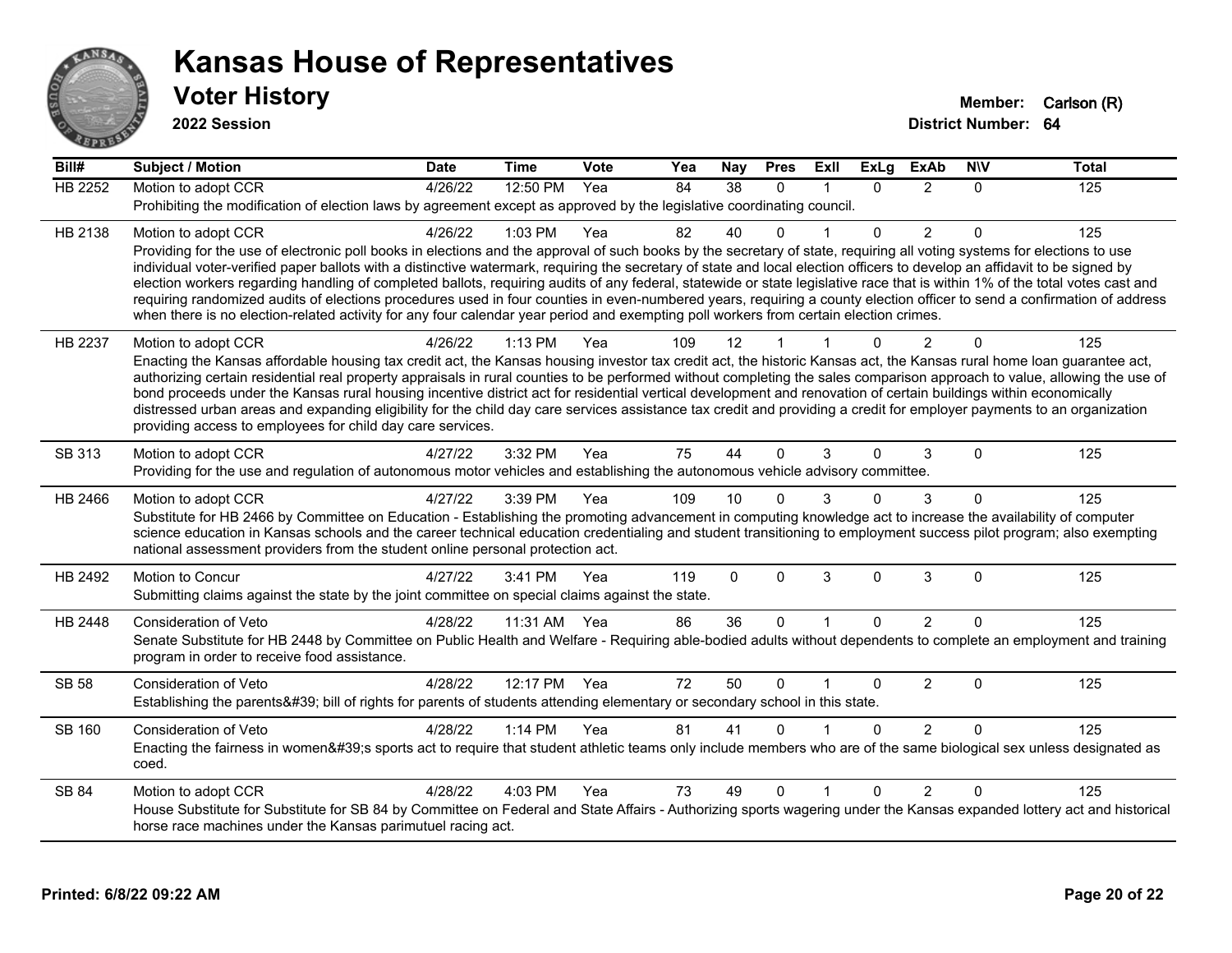

**2022 Session**

| $\overline{Bill#}$ | Subject / Motion                                                                                                                                                                                                                                                                                                                                                                                                                                                                                                           | <b>Date</b> | <b>Time</b>  | Vote | Yea             | Nay          | <b>Pres</b> | ExII         | <b>ExLg</b> | <b>ExAb</b>    | <b>NIV</b>     | <b>Total</b> |
|--------------------|----------------------------------------------------------------------------------------------------------------------------------------------------------------------------------------------------------------------------------------------------------------------------------------------------------------------------------------------------------------------------------------------------------------------------------------------------------------------------------------------------------------------------|-------------|--------------|------|-----------------|--------------|-------------|--------------|-------------|----------------|----------------|--------------|
| <b>HB 2567</b>     | Motion to adopt CCR<br>Senate Substitute for HB 2567 by Committee on Ways and Means - Removing federal impact aid from the determination of local foundation aid in the Kansas school<br>equity and enhancement act and excluding Fort Leavenworth school district and virtual school students from the capital improvement state aid determination.                                                                                                                                                                       | 4/28/22     | 5:52 PM      | Nay  | $\overline{75}$ | 45           | $\Omega$    |              | $\Omega$    | 4              | $\Omega$       | 125          |
| <b>SB 19</b>       | Motion to adopt CCR<br>House Substitute for SB 19 by Committee on Energy, Utilities and Telecommunications - Implementing the 988 suicide prevention and mental health crisis hotline in<br>Kansas.                                                                                                                                                                                                                                                                                                                        | 4/28/22     | 8:59 PM      | Yea  | 112             | 6            | $\Omega$    |              | $\Omega$    | 6              | $\Omega$       | 125          |
| SB 331             | Motion to adopt CCR<br>Updating the version of risk-based capital instructions in effect.                                                                                                                                                                                                                                                                                                                                                                                                                                  | 4/28/22     | 9:05 PM      | Yea  | 91              | 26           | $\mathbf 0$ | $\mathbf{1}$ | 0           | $\overline{7}$ | $\mathbf 0$    | 125          |
| HB 2510            | Motion to adopt CCR<br>Appropriations for FY 2022, FY 2023, and FY 2024, for various state agencies; 2022 omnibus bill; authorizing certain transfers and capital improvement projects.                                                                                                                                                                                                                                                                                                                                    | 4/28/22     | 9:34 PM      | Yea  | 95              | 22           | $\Omega$    |              | 0           |                | 0              | 125          |
| HB 2106            | Sub Motion Not Adopt CCR<br>Decreasing the state rate for sales and use taxes for sales of food and food ingredients and providing for the levying of taxes by cities and counties and discontinuing<br>the nonrefundable food sales tax credit.                                                                                                                                                                                                                                                                           | 4/28/22     | 10:02 PM     | Nay  | 39              | 75           | $\Omega$    |              | $\Omega$    | 7              | 3              | 125          |
| HB 2106            | Motion to adopt CCR<br>Decreasing the state rate for sales and use taxes for sales of food and food ingredients and providing for the levying of taxes by cities and counties and discontinuing<br>the nonrefundable food sales tax credit.                                                                                                                                                                                                                                                                                | 4/28/22     | 10:28 PM Yea |      | 114             | 3            | $\Omega$    |              | $\Omega$    | $\overline{7}$ | $\Omega$       | 125          |
| HB 2495            | <b>Motion to Concur</b><br>Prohibiting the disclosure of personal information about a person's affiliation with an entity that is exempt from federal income taxation under section 501(c) of the<br>federal internal revenue code.                                                                                                                                                                                                                                                                                        | 4/28/22     | 10:31 PM Yea |      | 116             | $\mathbf{1}$ | $\Omega$    | $\mathbf 1$  | $\Omega$    | $\overline{7}$ | $\Omega$       | 125          |
| SB 34              | Motion to adopt CCR<br>Substitute for SB 34 by Committee on Federal and State Affairs - Requiring review of administrative rules and regulations every five years.                                                                                                                                                                                                                                                                                                                                                         | 4/28/22     | 11:35 PM     | Nay  | 64              | 53           | $\mathbf 0$ |              | $\Omega$    | $\overline{7}$ | $\Omega$       | 125          |
| HB 2252            | Consideration of Veto<br>Prohibiting the modification of election laws by agreement except as approved by the legislative coordinating council.                                                                                                                                                                                                                                                                                                                                                                            | 5/23/22     | 11:27 AM     | ExAb | 84              | 37           | $\Omega$    |              | 0           | $\overline{2}$ |                | 125          |
| HB 2387            | <b>Consideration of Veto</b><br>Prohibiting the issuance of a request for proposal or entering into a new contract for the administration and provision of benefits under the medical assistance program<br>and removing the authority of the governor to prohibit attending or conducting certain religious services and worship services.                                                                                                                                                                                | 5/23/22     | 11:38 AM     | ExAb | 84              | 38           | $\Omega$    |              | $\Omega$    | $\overline{2}$ | $\Omega$       | 125          |
| HB 2136            | Sub Mtn Not Adpt<br>Establishing the COVID-19 retail storefront property tax relief act to provide partial refunds to certain businesses impacted by COVID-19-related shutdowns and<br>restrictions, discontinuing the first 15 days of the month sales and compensating use tax remittance requirements for certain retailers, providing countywide retailers'<br>sales tax authority for Atchison county and delaying implementation of the exclusion of separately stated delivery charges from sales or selling price. | 5/23/22     | 12:42 PM     | Nay  | 37              | 84           | $\Omega$    |              | 0           | 1              | $\mathfrak{p}$ | 125          |